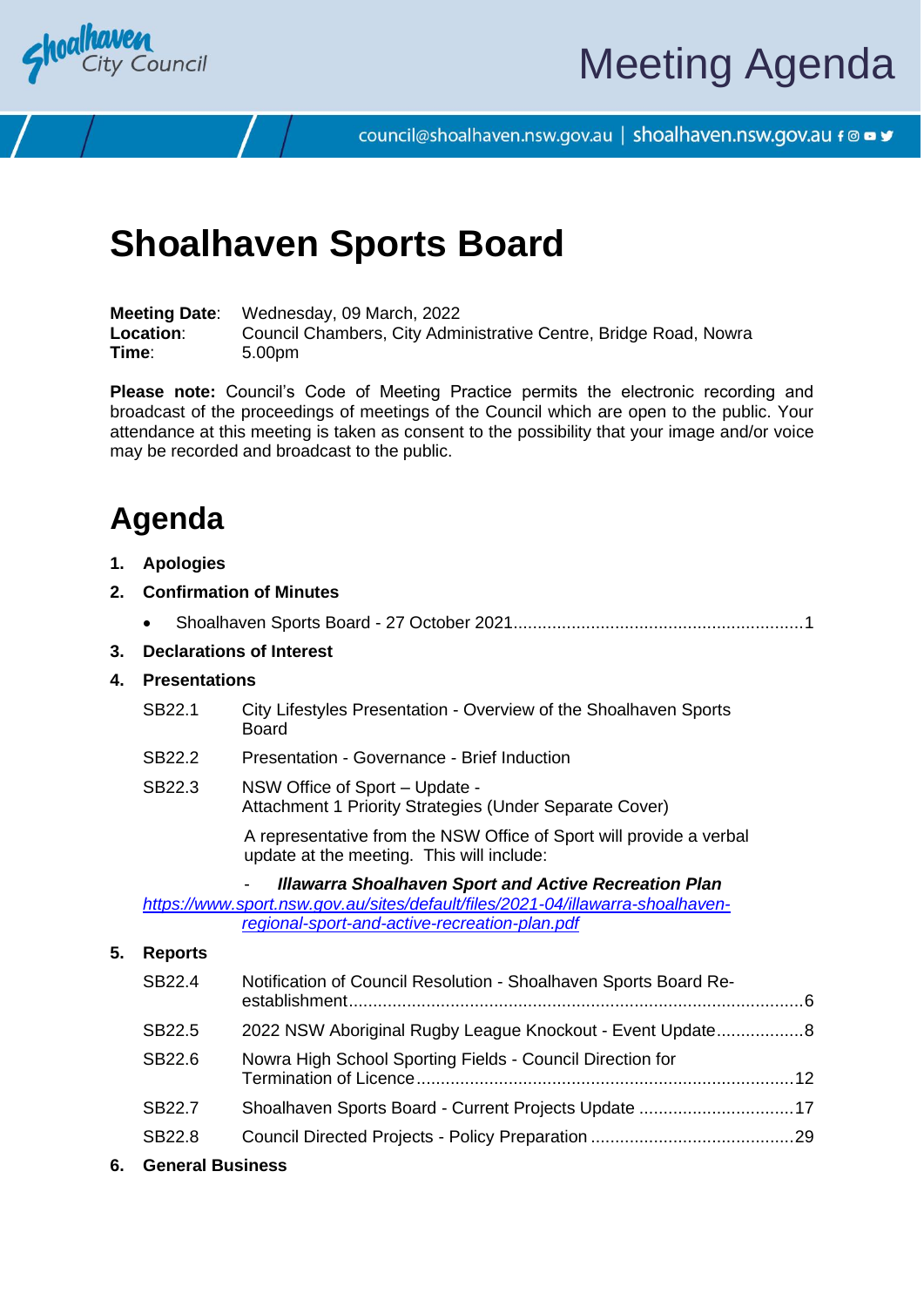

#### **Membership**

Mr David Goodman – Chairperson All Councillors Chief Executive Officer or nominee Mr Roger Walker Ms Elaine Caswell Ms Gemma Afflick Mr Martin Aicken Mr Craig Howsan Ms Kristina Pejkovic Ms Elizabeth Tooley Dr Phill Newlyn Ms Tameka Gogerly Ms Lucy Burgmann Disadvantaged Sporting Group Representative – NSW Sport & Recreation

#### Quorum – Seven (7)

#### **Purpose**

To provide advocacy for the sporting community on policy, direction and strategic planning related to Council's objectives. To achieve this policy and strategic objective, the Board will be strategic in nature and focus on appointments to achieve this outcome.

#### **Role**

- Represent the whole Shoalhaven Sporting Community (all sports)
- Provide ongoing, high level policy and planning advice to Council.
- Make recommendations to the Council on all relevant business presented before it
- Advocate and maintain specific sports related portfolios.
- Advocate and promote Board recommendations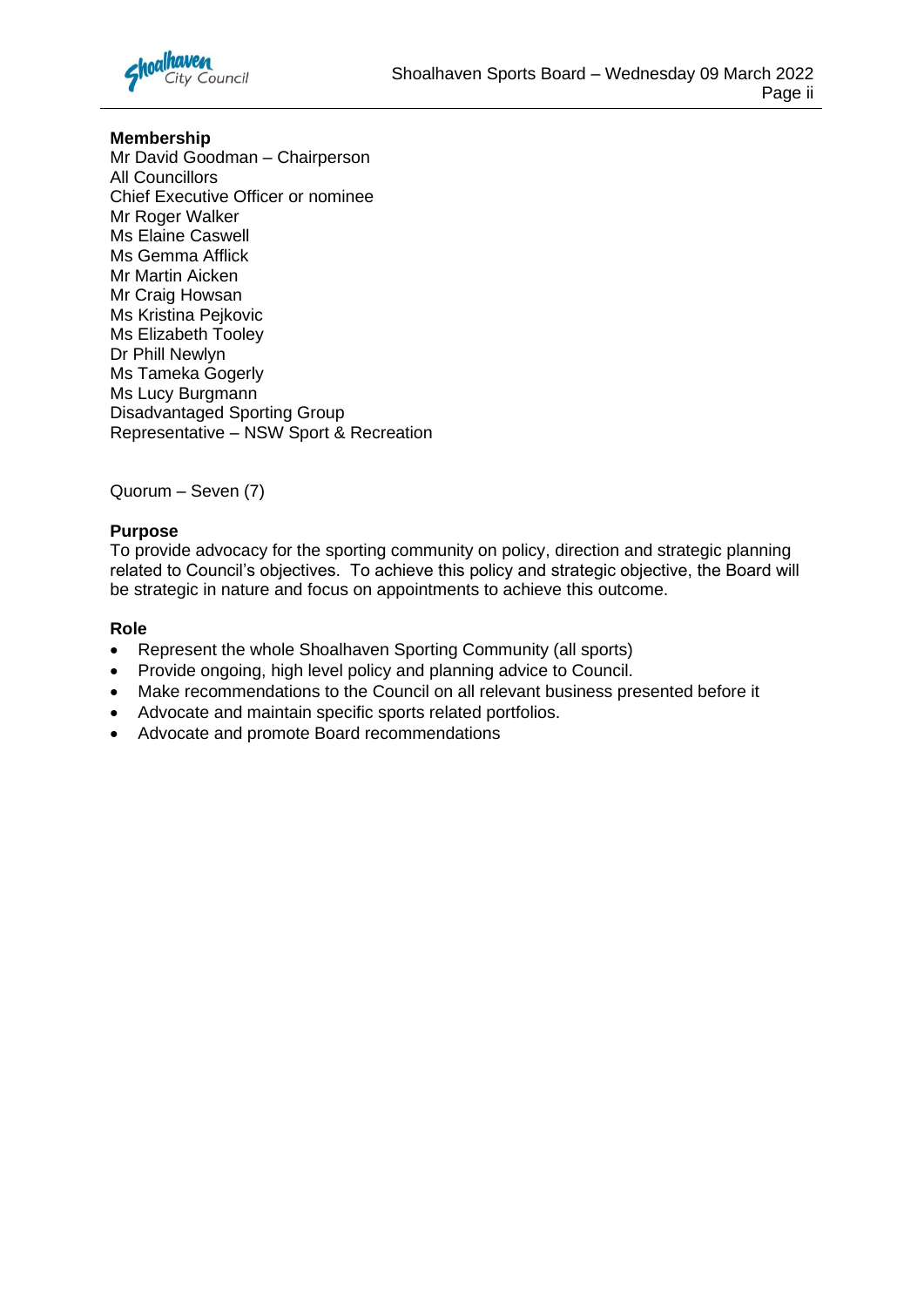<span id="page-2-0"></span>

# Meeting Minutes

council@shoalhaven.nsw.gov.au | shoalhaven.nsw.gov.au f @ ■ y

## **MINUTES OF THE SHOALHAVEN SPORTS BOARD**

**Meeting Date**: Wednesday, 27 October 2021 **Location:** Teams<br> **Time:** 5.29pm **Time**: 5.29pm

The following members were present:

Mr David Goodman - Chairperson Mr Martin Aicken Mr Craig Howsan Dr Phill Newlyn Ms Elizabeth Tooley Ms Lucy Burgmann Ms Kristina Pejkovic Ms Jane Lewis – Director City Futures

Others present: Mr Kent Stroud – Manager – Community Planning Projects Mr Simon Brown – Precinct Coordinator – Programs & Assets Ms Jessica Richardson – Community Capacity Builder Ms Catherine Campbell – Representative – NSW Sport & Rec

#### **Election of Chairperson**

**RESOLVED** (Martin Aicken / Kristina Pejkovic)

That Craig Howsan be appointed as the Interim Chairperson for the meeting until David Goodman ioins.

CARRIED

#### **Apologies / Leave of Absence**

An apology was received from Clr White, Tameka Gogerly, Roger Walker.

#### **Confirmation of the Minutes**

**RESOLVED** (Kristina Pejkovic / Elizabeth Tooley)

That the Minutes of the Shoalhaven Sports Board held on Wednesday 02 June 2021 be confirmed. CARRIED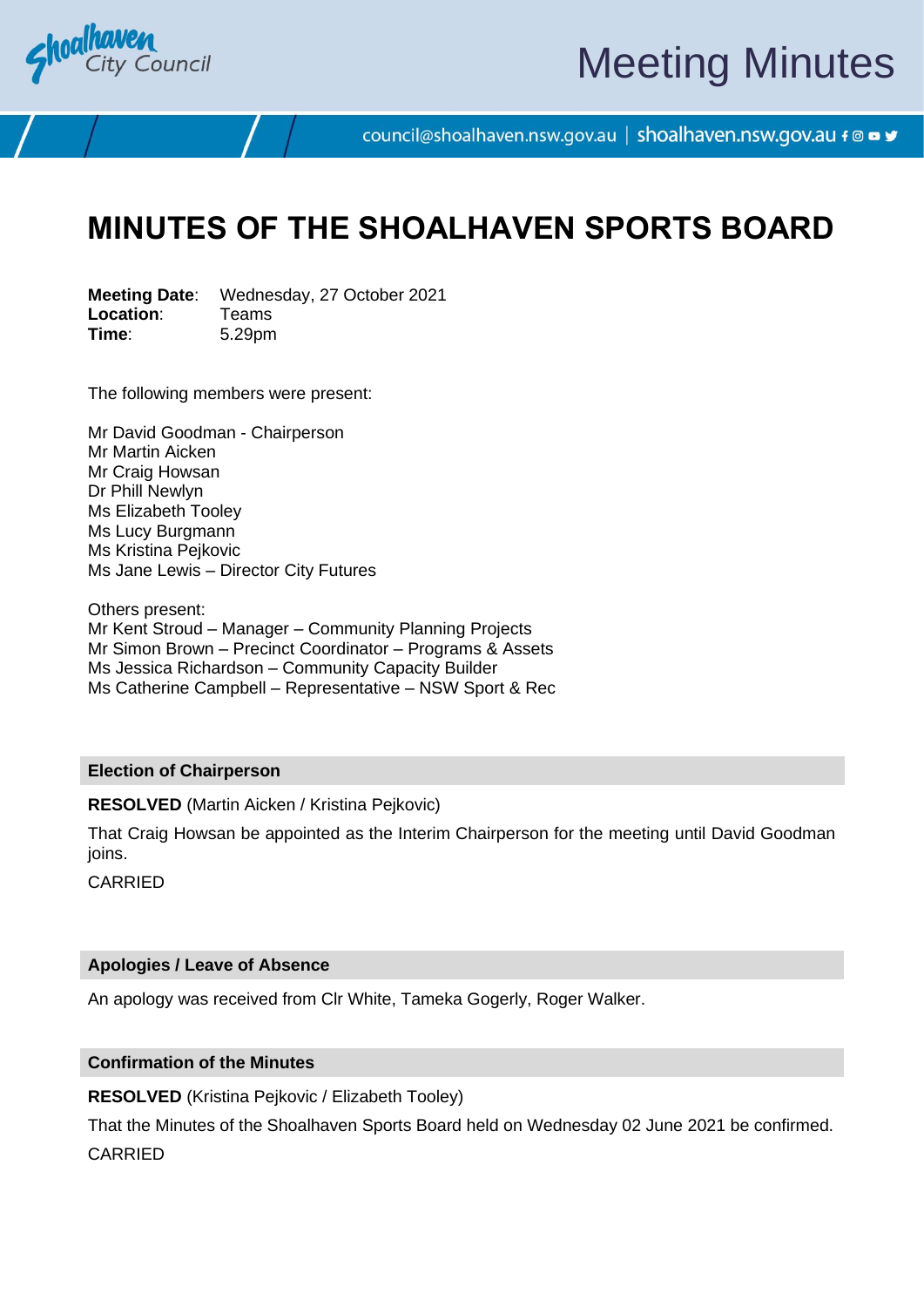

#### **Declarations of Interest**

Lucy Burgmann – SB21.8 - Sports Grants Program 2021 / 2022 - Funding Determinations – significant non pecuniary interest declaration – Lucy is a member of the Culburra Cougars Football Club who is one of the applicants – will remain in the room and will not take part in discussion or vote.

#### **REPORTS**

#### **SB21.8 Sports Grants Program 2021 / 2022 - Funding Determinations**

**HPERM Ref: D21/400645**

Note: David Goodman joined 5.33pm and assumed the Chair.

Lucy Burgmann – significant non pecuniary interest declaration – Lucy is a member of the Culburra Cougars Football Club who is one of the applicants –remained in the room, but did not take part in discussion or vote

#### **Recommendation**

That:

- 1. The Shoalhaven Sports Board approve the following nine (9) applications for the 2021 / 2022 Sports Grants Program:
	- a. Erowal Bay Tennis Club Inc. Synthetic Resurfacing Tennis Court 2 \$17,318.40
	- b. Nowra Croquet Club Inc. Development of Croquet Lawns \$50,000.00
	- c. Sussex Inlet and District Rugby League Football Club Inc. Finkernagel Oval On-Field Spectator Fence - \$3,538.00
	- d. West Street Nowra Croquet Club Croquet Court Line Marking Replacement \$519.18
	- e. Milton Ulladulla Bulldogs Rugby League Football Club Bill Andriske Oval New Storage Shed - \$13,954.00
	- f. Berry Riding Club Berry Equestrian Centre Connection of Power to Spectator Shed \$6,269.91
	- g. Shoalhaven District Football Association Ison Park Canteen Renovation \$23,208.00
	- h. Culburra Cougars Football Club Crookhaven Oval Car Park Fencing \$15,845.72
	- i. St Georges Basin Football Club Install 2 Covered Grandstands \$24,344.00
- 2. The Shoalhaven Sports Board approve the remaining 2021 / 2022 Sports Grants Program balance of \$12,802.79 to be transferred to the Swim Sport Fitness Minor Improvement Program budget to extend the city-wide sportsground seasonal maintenance programs.

#### **RECOMMENDATION** (Craig Howsan / Martin Aicken)

That:

- 1. The Shoalhaven Sports Board approve the following nine (9) applications for the 2021 / 2022 Sports Grants Program:
	- a. Erowal Bay Tennis Club Inc. Synthetic Resurfacing Tennis Court 2 \$17,318.40
	- b. Nowra Croquet Club Inc. Development of Croquet Lawns \$50,000.00
	- c. Sussex Inlet and District Rugby League Football Club Inc. Finkernagel Oval On-Field Spectator Fence - \$3,538.00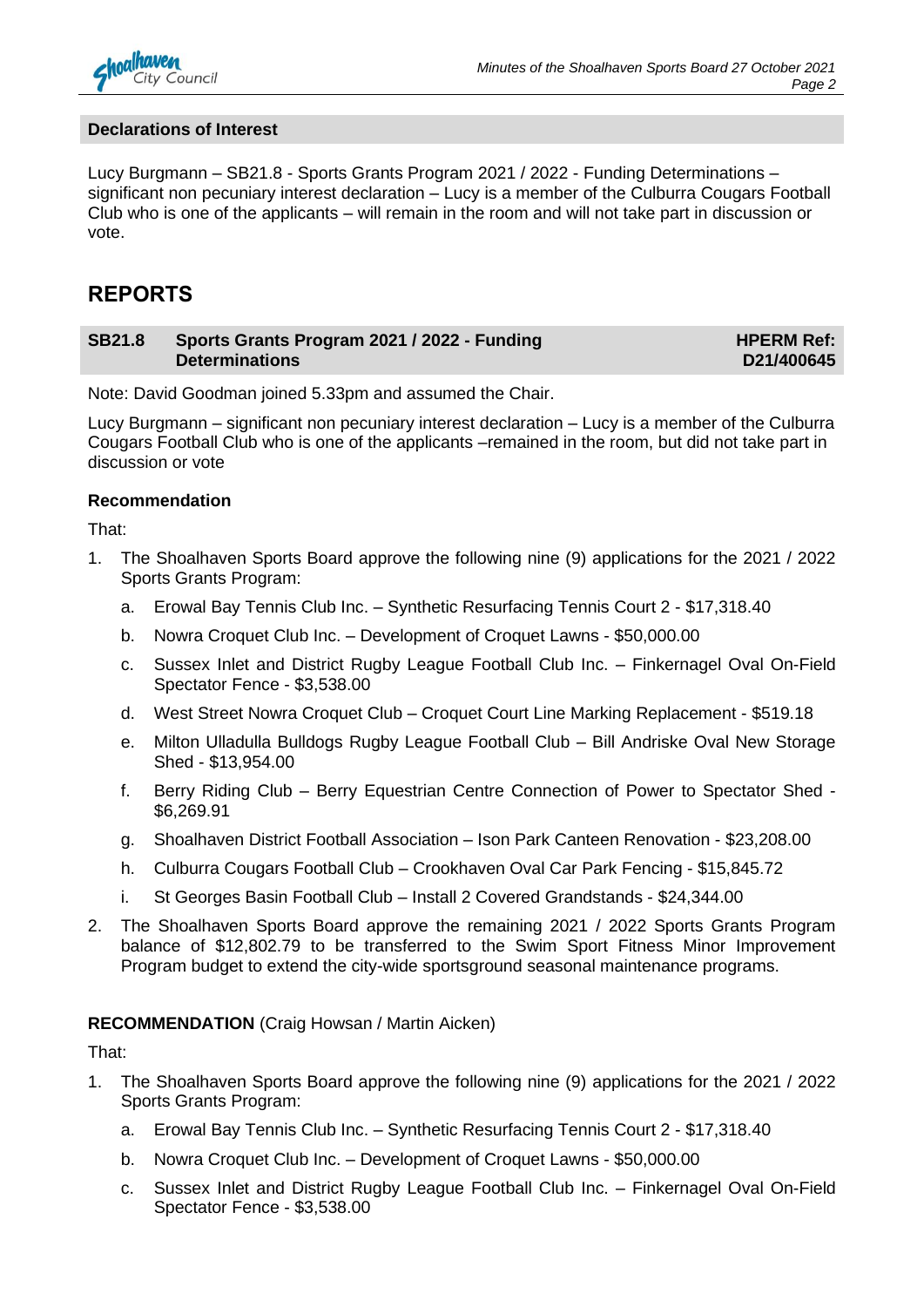

- d. West Street Nowra Croquet Club Croquet Court Line Marking Replacement \$519.18
- e. Milton Ulladulla Bulldogs Rugby League Football Club Bill Andriske Oval New Storage Shed - \$13,954.00
- f. Berry Riding Club Berry Equestrian Centre Connection of Power to Spectator Shed \$6,269.91
- g. Shoalhaven District Football Association Ison Park Canteen Renovation \$23,208.00
- h. Culburra Cougars Football Club Crookhaven Oval Car Park Fencing \$15,845.72
- i. St Georges Basin Football Club Install 2 Covered Grandstands \$24,344.00
- 2. The Shoalhaven Sports Board approve the remaining 2021 / 2022 Sports Grants Program balance of \$12,802.79 to be transferred to the Swim Sport Fitness Minor Improvement Program budget to extend the city-wide sportsground seasonal maintenance programs.
- 3. A letter of thanks be sent to the successful applicants acknowledging their commitment and investment in improving the sporting facilities in the Shoalhaven.

#### CARRIED

| <b>SB21.9</b> | <b>Shoalhaven Sports Board - Current Projects Update</b> | <b>HPERM Ref:</b> |
|---------------|----------------------------------------------------------|-------------------|
|---------------|----------------------------------------------------------|-------------------|

**D21/309394**

The members discussed the current projects contained in the report and the below is a summary of points made:

- Jerry-Bailey Oval
	- $\circ$  Porta toilets will be placed there during the peak period until permanent amenities are built.
- Thurgate Oval Dog Park
	- $\circ$  Staff are working closely with the community in this community led project, the project has progressed to detailed plans and site surveying is being done. Staff are looking at delivery timeframes and have been supported in extending the grant timeframe to June 2022.
- Rugby Park Grandstand
	- $\circ$  Insurance has now been approved and construction is due to start in the coming weeks.
- Shoalhaven Community & Recreation Precinct (SCaRP)
	- o Request for staff to provide an update presentation at a future Sports Board meeting after the election of new Council.
- **NRL Aboriginal Knockout Cup** 
	- o Planning is progressing and finalising event location in consultation with event organisers.
- "Old" Bomaderry Basketball Stadium
	- $\circ$  Community consultation and concept designs are almost complete. Work will progress on the detailed designs as the next stage.
- Ulladulla Sports Park
	- o Request for staff to provide an update presentation at a future Sports Board meeting after the election of new Council.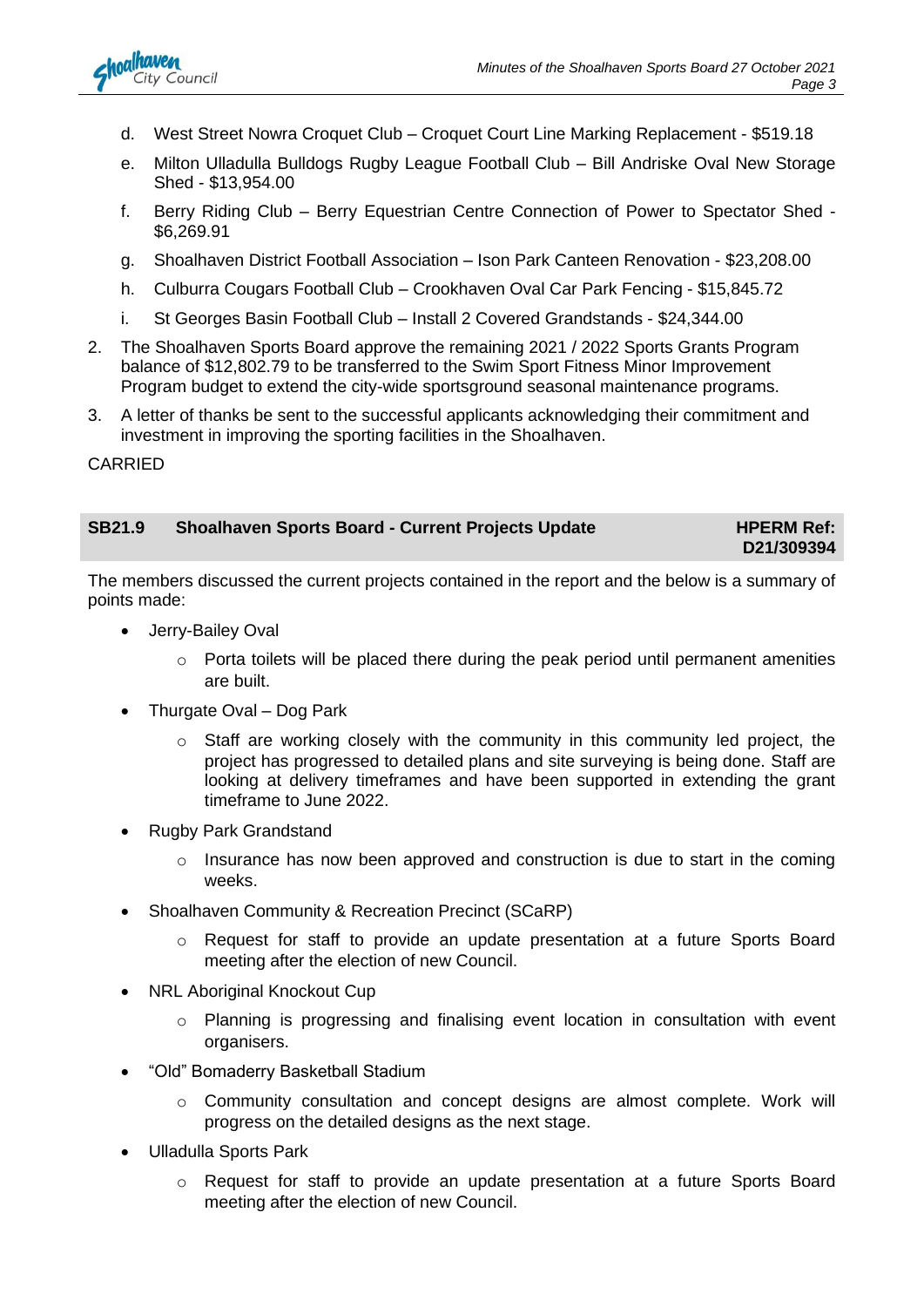

#### **Recommendation (Item to be determined under delegated authority)**

That Shoalhaven Sports Board accept the Current Projects Update report for information.

**RESOLVED** (Craig Howsan / Phill Newlyn)

That Shoalhaven Sports Board accept the Current Projects Update report for information. CARRIED

### **GENERAL BUSINESS**

#### **SB21.10 Additional item - Invite Motorsport Complex to make Presentation**

David Goodman asked staff if the Sports Board needs to provide support for the Motorsport Complex Group when they find new facilities.

Staff suggested that the Motorsport Complex update be presented to the Board after the election of the new Council.

#### **RESOLVED** (David Goodman / Jane Lewis)

An update on the Motorsport Complex be presented to the Shoalhaven Sports Board after the Council election.

CARRIED

#### **Other matters:**

- David Goodman advised that a Media Release from the Sports Board went out recently which followed with a Radio interview by PowerFM. It was noted that the Shoalhaven has 80 sporting facilities and 11 aquatic facilities. David also thanked staff Jane Lewis, Susan Edwards and Kevin Norwood.
- The Shoalhaven Australia Day Awards are open for nomination. Amongst other categories, there is an open Sports Award and a Junior Sports Award category. Nominations and information can be found on the Get Involved page <https://getinvolved.shoalhaven.nsw.gov.au/australia-day-awards-2022>
- Information has been released regarding a \$25 Million kicks off community support recovery. It was requested to have this information forwarded to members and sporting groups.
- Catherine Campbell advised that in addition to the information released, that NSW Sport & Recreation have additional information on their website and will send to Jane Lewis for distribution.
- Investigations into the community usage of the sporting fields behind Nowra Technology High are being conducted.

David Goodman thanked Councillors for their support to the Board. David also acknowledged the contribution of Clr Proudfoot and support the recognition of naming the Bob Proudfoot Pavilion.

Jane Lewis thanked the outgoing Councillors for their involvement and support to the Shoalhaven Sports Board over this term of Council.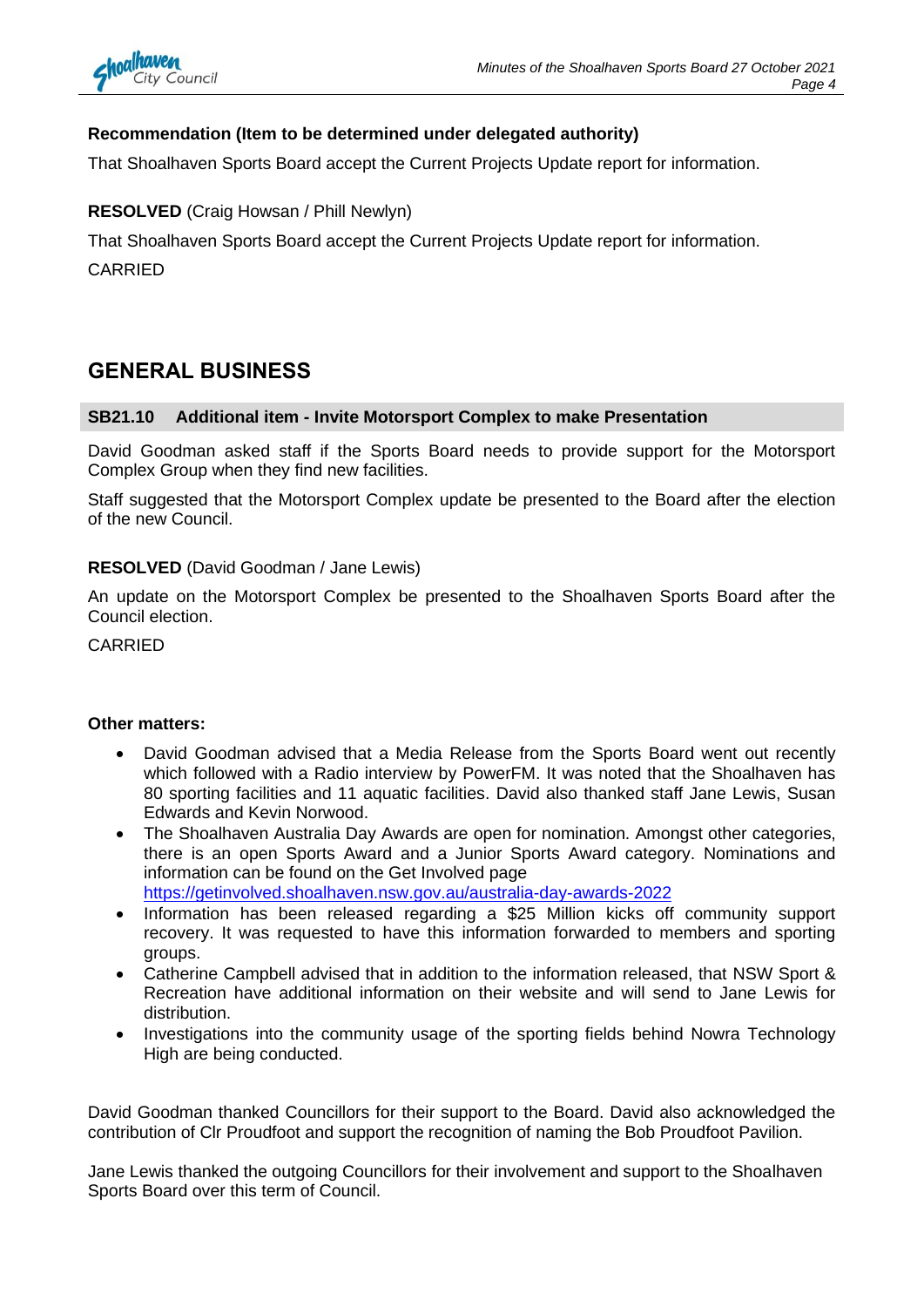

There being no further business, the meeting concluded, the time being 6.36pm.

Mr David Goodman CHAIRPERSON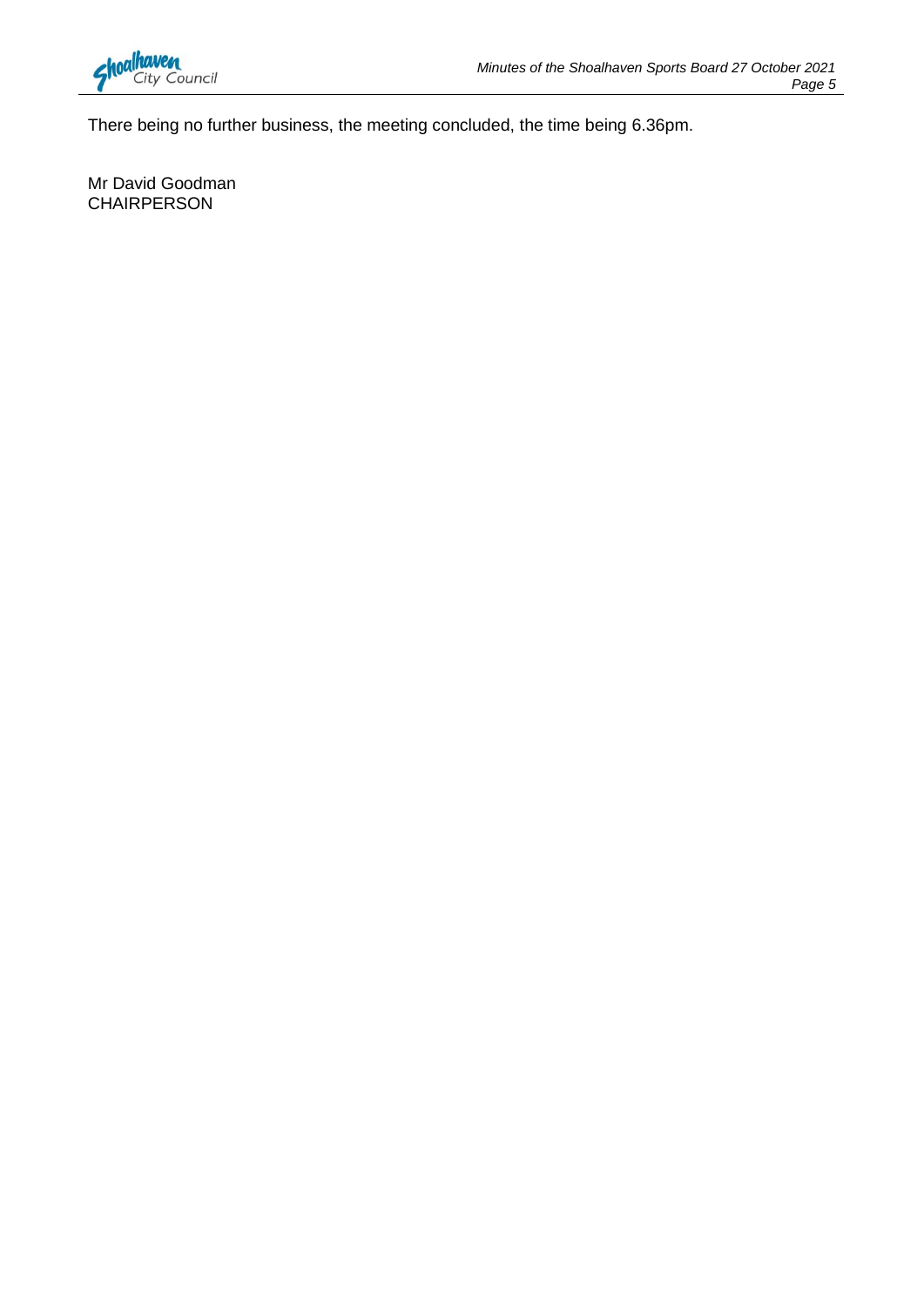<span id="page-7-0"></span>

**HPERM Ref:** D22/82182

City Council

**Department:** Business Assurance & Risk **Approver:** Kevin Voegt, Director - City Performance

**Attachments:** 1. Terms of Reference - Shoalhaven Sports Board (under separate cover) [⇨](../../../RedirectToInvalidFileName.aspx?FileName=SB_20220309_ATT_17519_EXCLUDED.PDF#PAGE=4)

#### **Reason for Report**

Advise of Council's resolution in relation to the re-establishment of the Shoalhaven Sports Board.

#### **Recommendation (Item to be determined under delegated authority)**

That the Shoalhaven Sports Board receive the Notification of Council Resolution – Shoalhaven Sports Board Re-establishment report for information.

#### **Options**

1. As recommended.

Implications: The membership structure as resolved by Council is adopted for the period to 30 September 2022.

2. Propose a different membership arrangement.

Implications: Should the Shoalhaven Sports Board wish to make an alternative recommendation in relation to membership, this would need to be reported to Council for consideration/endorsement.

#### **Background**

Each year, (generally in September) Council reaffirms all its Committees for the next 12 months - Council has the option to: reaffirm its Committees; make any change to the membership, purpose, delegation, quorum, and the number of meetings required for those Committees; or disband Committees.

This report is provided to inform the members of the resolution of the Council. Should the Board wish to make any changes to the above, a recommendation to Council will be required to that effect.

Due to the postponement of the Local Government Elections, this meeting was held in January 2022. At the Ordinary meeting on 25 January 2022 Council resolved as follows:

#### **CL22.36 Shoalhaven Sports Board**

**RESOLVED** (CIr Gray / CIr Butler) MIN22.33

SB22.4

That Council continue the operation of Shoalhaven Sports Board for the period to September 2022 as outlined below.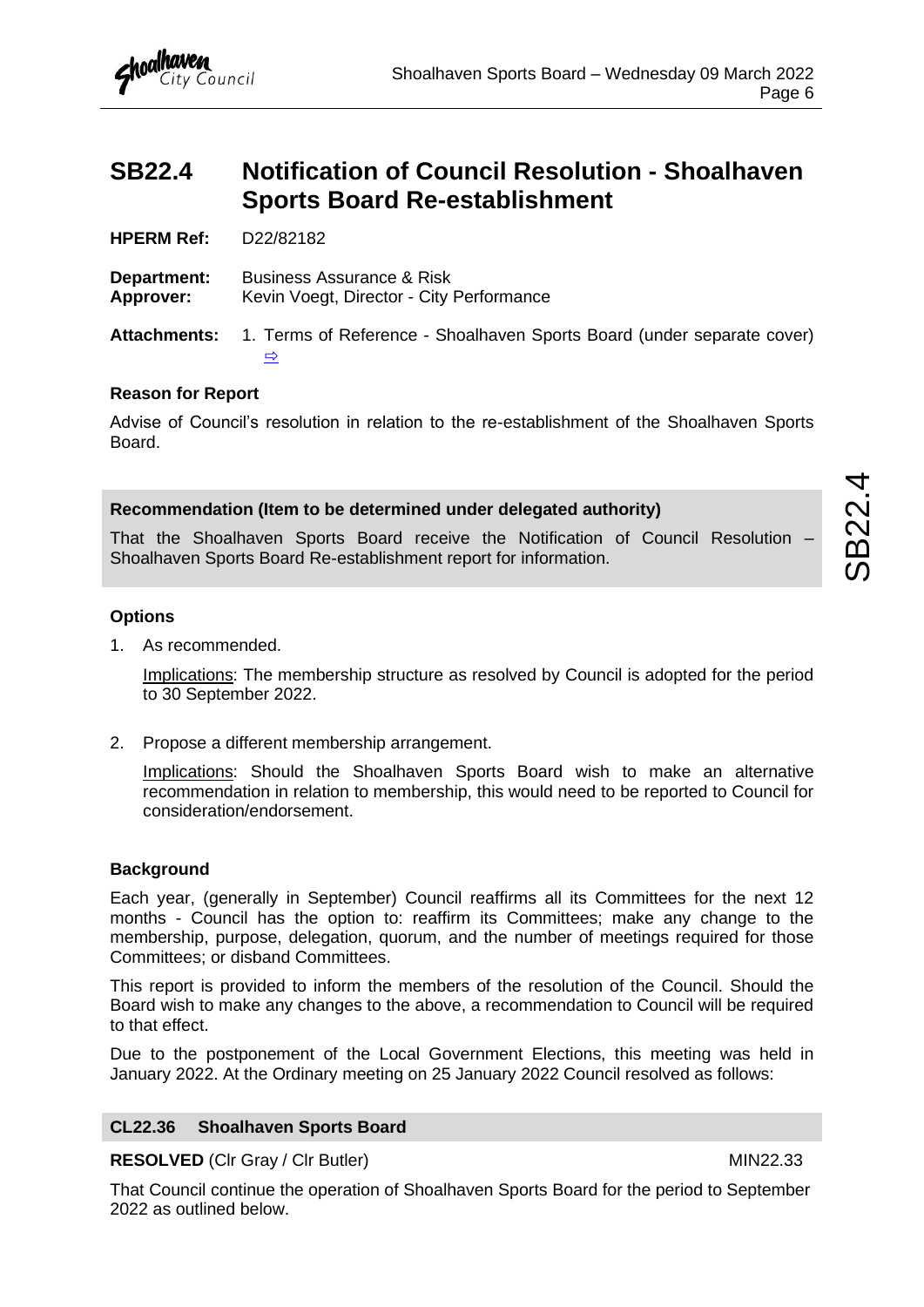

| Meetings per year $-$ Four( 4) $-$ Quarterly | <sup>1</sup> Quorum – Seven (7) |
|----------------------------------------------|---------------------------------|
| Commencement time - 5.00pm                   | Terms of Reference: POL19/29    |
|                                              | Amended: 30 April 2019          |

#### **Purpose:**

To provide advocacy for the sporting community on policy, direction and strategic planning related to Council's objectives. To achieve this policy and strategic objective, the Board will be strategic in nature and focus on appointments to achieve this outcome.

#### **Role:**

- Represent the whole Shoalhaven Sporting Community (all sports)
- Provide ongoing, high level policy and planning advice to Council.
- Make recommendations to the Council on all relevant business presented before it
- Advocate and maintain specific sports related portfolios.
- Advocate and promote Board recommendations.

#### **Delegation** – NIL

**Chairperson** – Appointed by Board

#### **2022 Councillor/Staff Membership**

All Councillors

CEO or Nominee

#### **Community / Organisational Representatives**

11 Local Community Members (includes 2 positions from disadvantaged sporting groups) NSW Sport and Recreation (non voting)

#### CARRIED

#### **Policy Implications**

There were no amendments to the Terms of Reference by this resolution.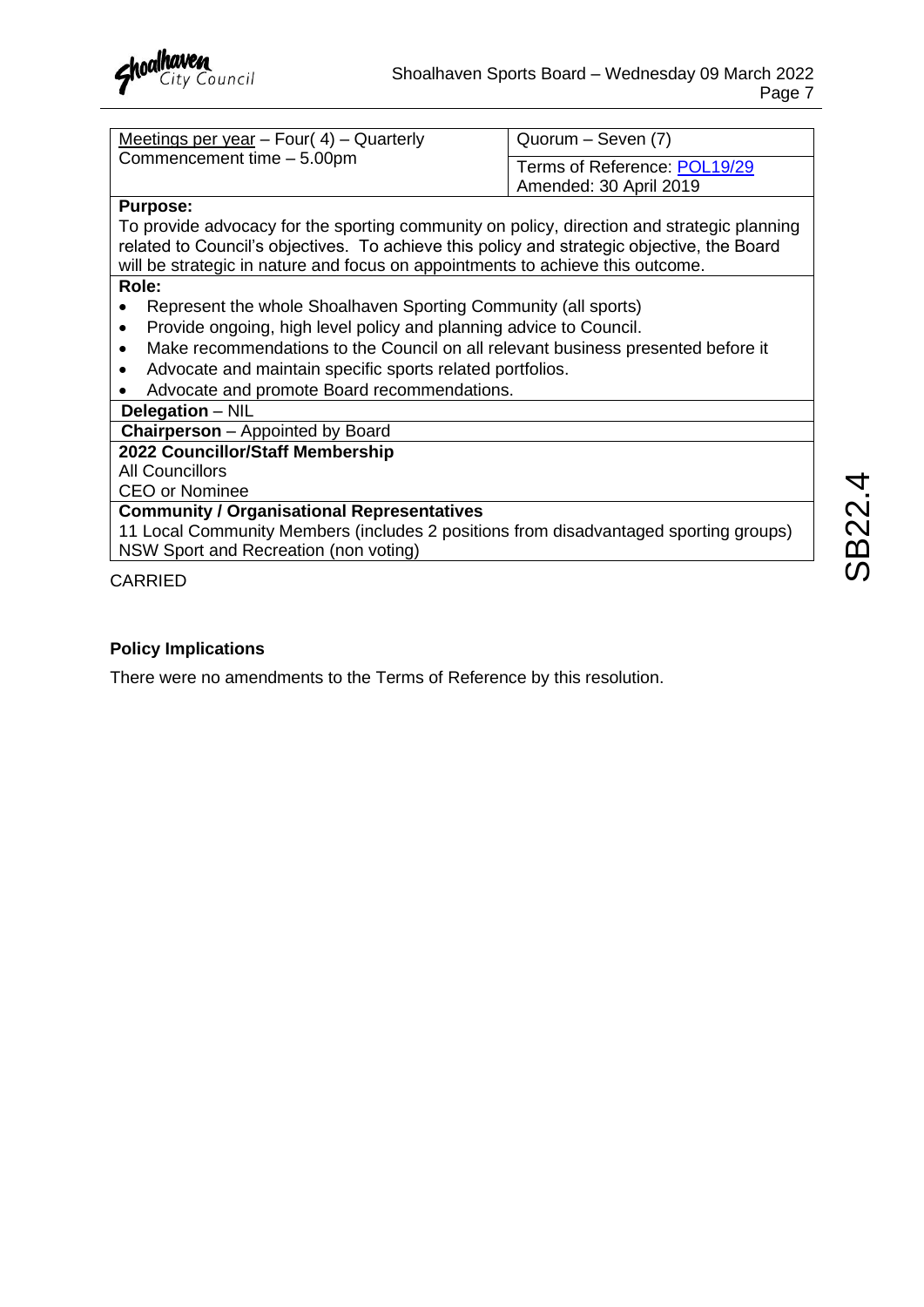## <span id="page-9-0"></span>**SB22.5 2022 NSW Aboriginal Rugby League Knockout - Event Update**

**HPERM Ref:** D22/46650

**Department:** Tourism **Approver:** Jane Lewis, Director - City Lifestyles

#### **Reason for Report**

To provide the Shoalhaven Sports Board with an update on the upcoming 2022 NSW Aboriginal Rugby League Knockout Event.

#### **Recommendation (Item to be determined under delegated authority):**

That the Shoalhaven Sports Board endorse this report for information on the 2022 NSW Aboriginal Rugby League Knockout.

#### **Options**

1. Council receives the report for information.

#### **Implications**

- Provides Shoalhaven Sports Board with an update on the 2022 NSW Aboriginal Rugby League Knockout.
- 2. Council makes a request for more information.

#### **Implications**

May delay dissemination of information to relevant sporting groups.

#### **Background**

The NSW Aboriginal Rugby League Knockout is one of the largest Aboriginal gatherings in Australia. It draws over 150 teams from across the state, is estimated to attract 15,000 people per day across four (4) days and will deliver an economic impact in the order of \$5.9 million dollars.

The South Coast Black Cockatoos (SCBC) won the 2019 Knockout, making them eligible to host the next event. Originally scheduled to be held in 2020, the Event has since been postponed twice due to COVID-19 restrictions.

The 2020 and 2021 events were planned to be held at Bomaderry Sporting Complex and adjacent Artie Smith Oval, however, due to the Shoalhaven Community & Recreational Precinct (SCaRP) re-development commencing, the 2022 Knockout is unable to be held at this venue.

This year's Knockout is anticipated to be a high exposure event and will be promoted through an integrated marketing campaign, which will include a live broadcast through National Indigenous Television (NITV) to both domestic and international markets, i.e., Europe, United States, New Zealand and the Pacific Islands.

The 2022 Knockout is scheduled to occur from 30 September to 3 October 2022 across two (2) venues, being Shoalhaven Rugby Park, South Nowra and Bomaderry Sporting Complex.

#### **Hosting Requirements**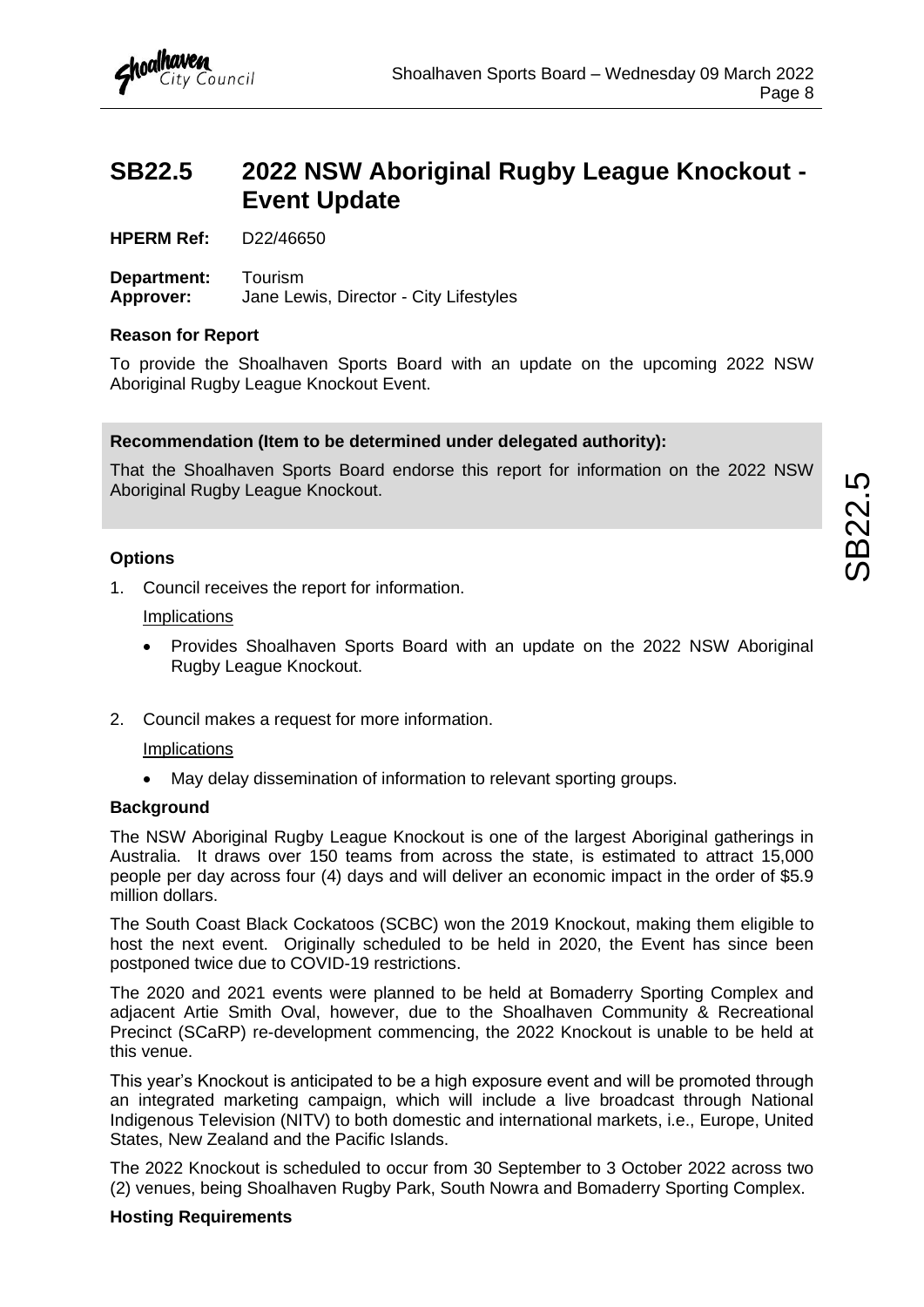There are specific hosting requirements for this event – the below criteria has informed which venues within the Shoalhaven were suitable to host the 2022 NSW Aboriginal Rugby League Knockout:

- Minimum of five senior grade (5) fields with separate additional warm up area/s
- Adequately prepared playing area, including line markings and field dressing, i.e., goal post pads, corner posts etc
- Playing enclosure clearly fenced or roped off with a perimeter not less than 5.0 metres where applicable
- Playing surface clear of obstacles and safe for matches and training
- Adequate facilities including change rooms, showers and toilet facilities to cater for participating teams, officials and spectators
- Emergency vehicle access for ambulance
- Lighting standards adequate for security and game play

#### **Venues for 2022 Event**

After consulting with South Coast Black Cockatoos (SCBC), relevant Government / local stakeholder and reviewing venues across the Shoalhaven, Rugby Park South Nowra and Bomaderry Sporting Complex were both identified as preferred venues for the event as they can:

- Accommodate five (5) senior fields as required
- Can be upgraded to meet National Rugby League playing standards
- Provide the most cost-effective solution
- Are not flood prone

#### **Infrastructure Upgrades**

To host the event, venues need to meet National Rugby League (NRL) playing standards. The following upgrades will occur across the two (2) venues to ensure that they meet the required standards:

#### • **Shoalhaven Rugby Park**

Shoalhaven Rugby Park, South Nowra currently has two (2) full size rugby fields which meet National Rugby League Standards and one (1) smaller field which does not meet the required standards for field size or minimum run-off distances for player safety. Works to upgrade and improve venue access will be carried out on the car park and access road for the event. Works commenced at Shoalhaven Rugby Park in early February:

- o Field upgrades include:
	- Extension of Field 2 so it meets full size National Rugby League Standards plus run-off area
	- Relocation of flood light poles
	- **EXECT** Installation of civil drainage between fields 1 and 2 to enable field extensions
	- Removal of trees within field boundaries and run-off areas
	- Replacement of old timber spectator fence around Field 1
	- Field enhancements for the event include top dressing, aerating, over-sowing and fertilising
- o Car park and access road upgrades include:
	- Widen access road to 6.0 metres to allow two-way traffic and pedestrian access
	- Remove / trim trees in road corridor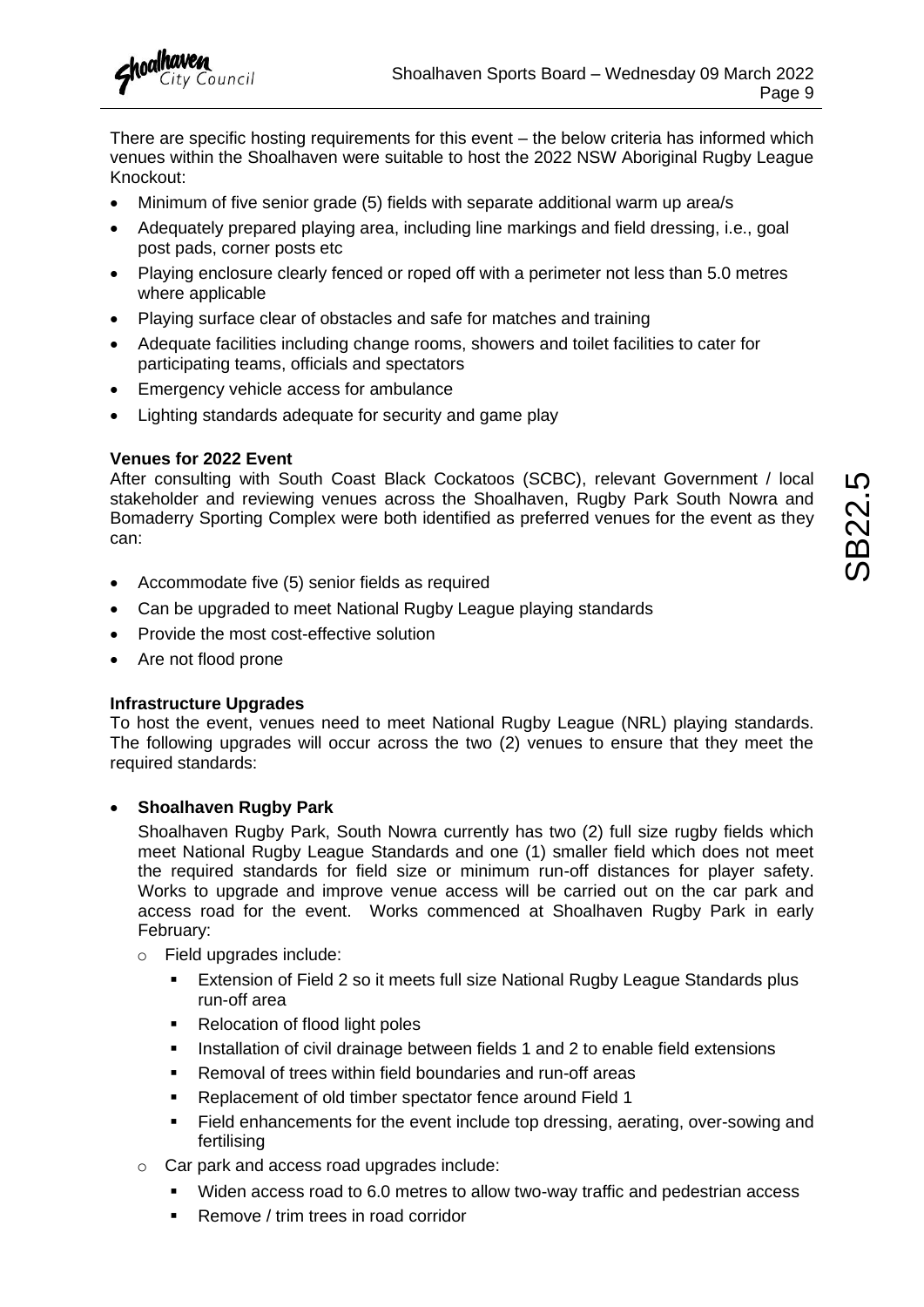

- Create bus turning circle at entry to car park area
- Grading of gravel car park to occur four (4) to six (6) weeks before event

#### • **Bomaderry Sporting Complex**

- o Field upgrades include:
	- Field enhancements including top dressing, aerating, over-sowing and fertilising
	- Irrigation, drainage and new flood lights have been installed in the past twelve (12) months

#### **Event Legacy**

The 2022 NSW Aboriginal Rugby League Knockout Championships is one of the largest Aboriginal gatherings in Australia. This event will provide a lasting legacy for the Shoalhaven's local community sporting groups which will have access to improved infrastructure into the future. This project's objective to provide essential upgrades to the facilities at Shoalhaven Rugby Park, South Nowra and Bomaderry Sporting Complex to National Rugby League (NRL) standards will directly benefit local and Aboriginal communities throughout Shoalhaven.

Shoalhaven is home to a significant number of culturally diverse community groups. The planned upgrades will provide opportunities to attract and host a broader range of sporting events which directly engage these culturally diverse groups, along with the support of significant occasions such as International Women's Day, Harmony Day, NAIDOC week and International Day of People with a Disability.

Groups in the community which have been identified as significantly under-represented will be engaged through partnerships with organisations which can adequately represent the needs of Aboriginal and Culturally and Linguistically Diverse (CALD) groups. The facility upgrade will include modifications which enable access for people with disabilities, seniors and other under-represented groups.

All local schools will be made aware of opportunities for organised activities at the facility. Engagement with local sporting clubs can be facilitated by offering training camps and outdoor activities for their members. A range of active recreation opportunities will be promoted to regional community groups.

#### **Community Engagement**

Tourism and Shoalhaven Swim Sport Fitness staff will continue to work collaboratively with the Event Organiser, user groups and relevant stakeholders to ensure that this event is a success. Part of this process will involve updating stakeholders on key milestones and involving them in relevant conversations.

#### Stakeholder Engagement to Date

All stakeholders who currently use the Shoalhaven Rugby Park, South Nowra and Bomaderry Sporting Complex facilities have been engaged to discuss the planned works. Site meetings have been held with the organisers and asset custodians on works required to host a successful 2022 NSW Aboriginal Rugby League Knockout, whilst maintaining current stakeholders' needs and future requirements at this facility.

Council officers have been working with the Event Organiser to identify potential improvements to Rugby Park, South Nowra and Bomaderry Sporting Complex in general, as well as improvements which will benefit the current stakeholders, i.e.:

- Shoalhaven Rugby Club
- Nowra Bomaderry Jets NRL Club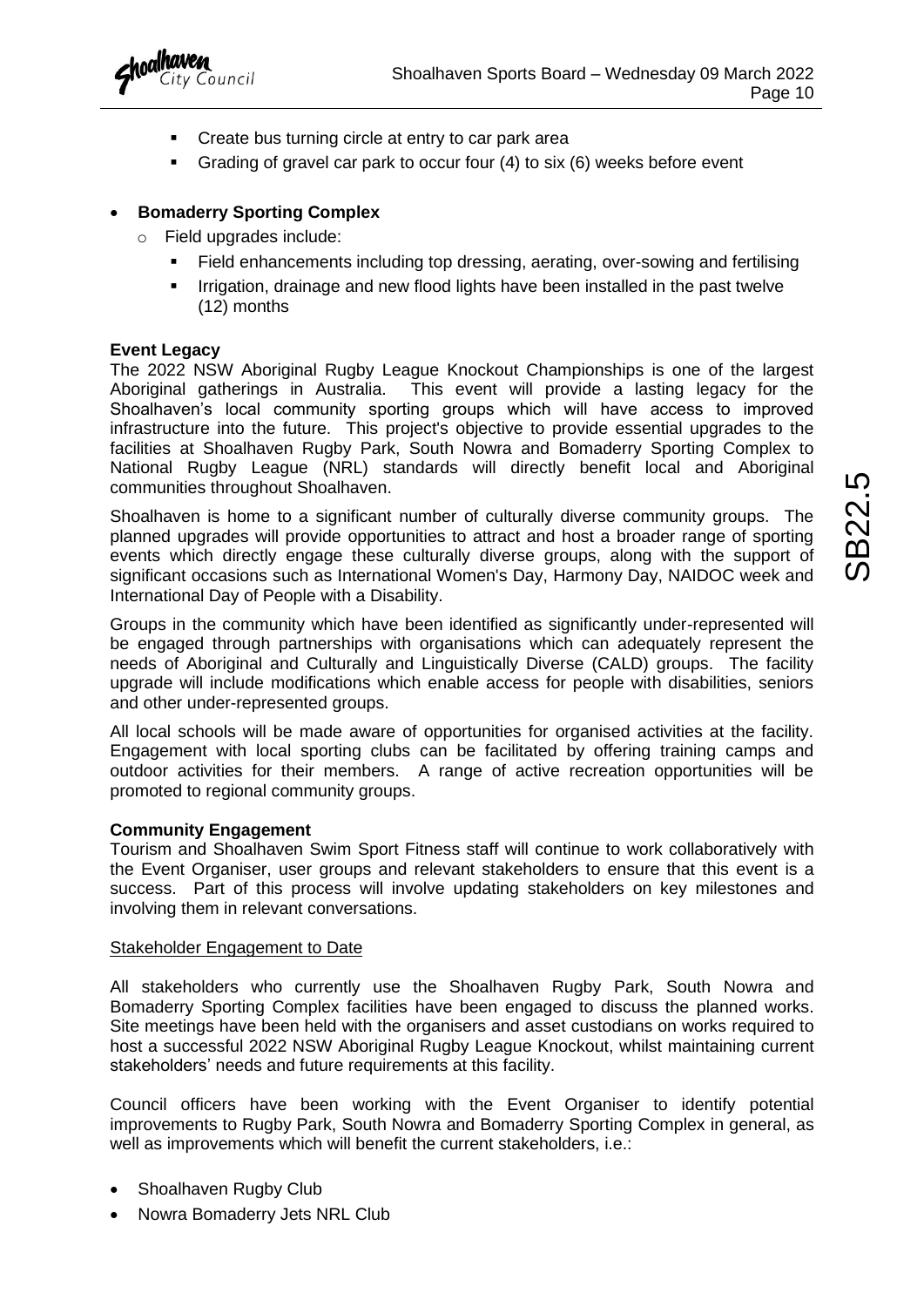

- Bomaderry Swamp Rats (NRL Juniors)
- **Bomaderry Cricket Club**
- Shoalhaven Cricket
- Shoalhaven Oztag

As a result of this partnership, consultation has occurred with the stakeholders to inform of potential improvements to Shoalhaven Rugby Park and Bomaderry Sporting Complex.

#### **Policy Implications**

The Event will be approved under Council's Events Policy (POL17/75) and NSW Guide to Traffic and Transport Management. Council staff are working closely with the Event Organiser to ensure relevant permits and approvals are in place for the 2022 Knockout.

A large Traffic Management Plan will be required to host the Knockout Event across two (2) venues. Council staff are currently working with the Event Organiser to ensure that the event has minimal impact on local roads and the community – it is anticipated that there will be no hard road closures for the event.

#### **Financial Implications**

Works are being funded through Shoalhaven Swim Sport Fitness' Minor Improvements Budget. Grant applications are also be submitted to relevant programs to seek funding to assist in meeting the costs associated with the investment to upgrade facilities to meet the required standard to host this and future sporting events.

From Council's perspective, this investment will see the long-term enhancement of these fields which will put the Shoalhaven in a position to host, and attract, a broader of range of events into the future. This will have a positive effect on the local economy and help the Shoalhaven remain competitive as a tourism destination.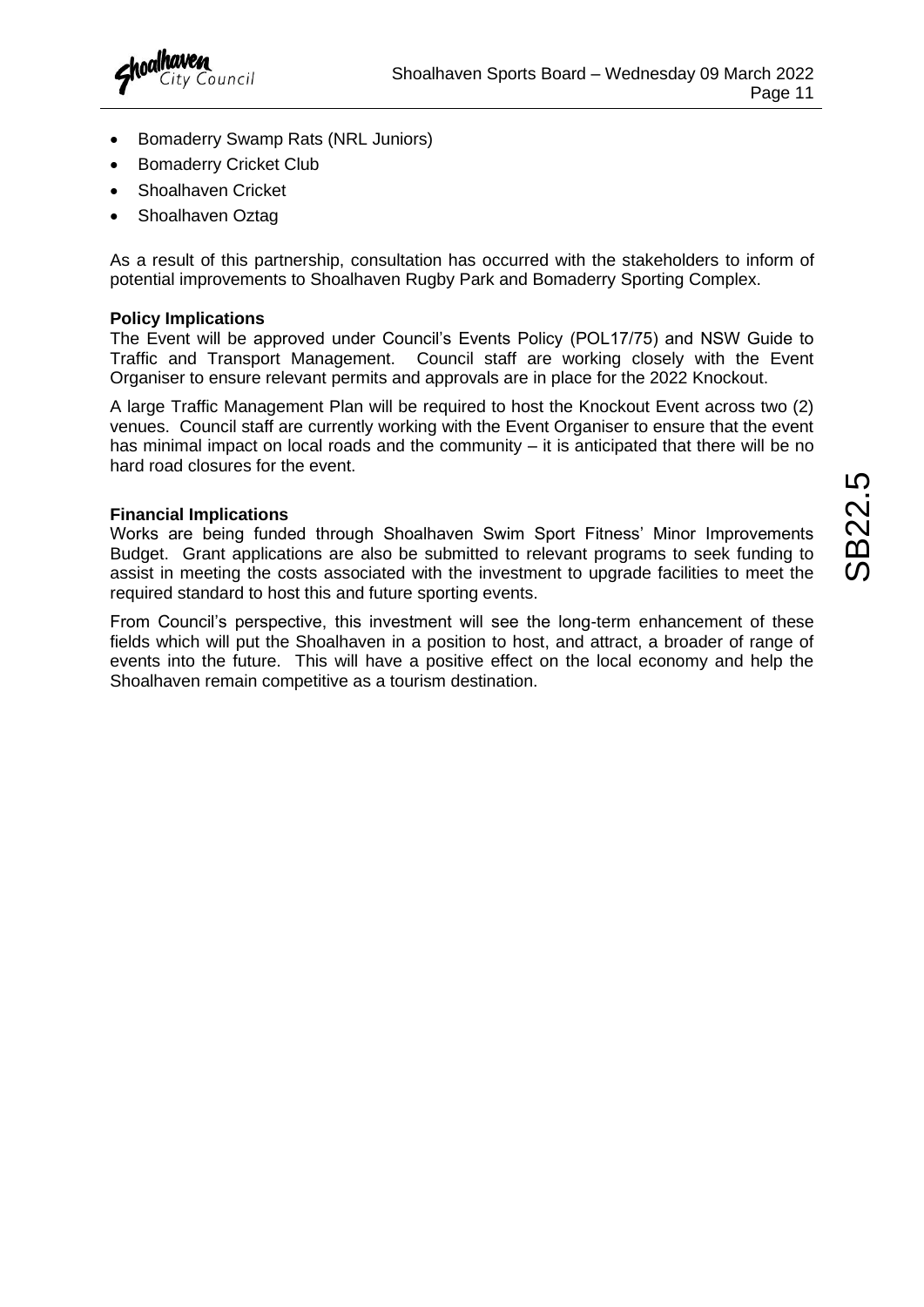## <span id="page-13-0"></span>**SB22.6 Nowra High School Sporting Fields - Council Direction for Termination of Licence**

**HPERM Ref:** D22/54607

**Department:** Shoalhaven Swim Sport Fitness **Approver:** Jane Lewis, Director - City Lifestyles

#### **Reason for Report**

To inform the Shoalhaven Sports Board of Council's intention to terminate the current licence agreement over NSW Department of Education Nowra High School's open space fields and to inform the Shoalhaven Sports Board of current issues relating to the use of the land.

#### **Recommendation**

That Council:

- 1. Make arrangements to advise the Director NSW Department of Education of Council's intention to terminate the current licence agreement over NSW Department of Education's open space fields at the rear of Nowra High School, Moss Street, Nowra.
- 2. Redistribute annual savings (\$20,000) from licence termination towards the maintenance and upkeep of Council owned and managed sporting assets.

#### **Options**

1. Adopt the recommendation as written.

#### Implications:

- Annual savings of up to \$20,000 per year redirected to Council owned and managed sporting assets
- Reduce Council's public liability risks associated with unmanaged groups / individuals using the Nowra High School fields
- Possible negative perception of Council reducing services
- 2. Council adopt an alternative recommendation.

#### Implications:

Depending on the nature of the alternative recommendation:

- Council will continue to subsidise NSW Department of Education's sporting assets
- Council's maintenance and operational costs are likely to increase over the coming years
- Council funds expended on an asset that is not used by the community for regular and organised sporting use
- Expose Council to possible claims or litigation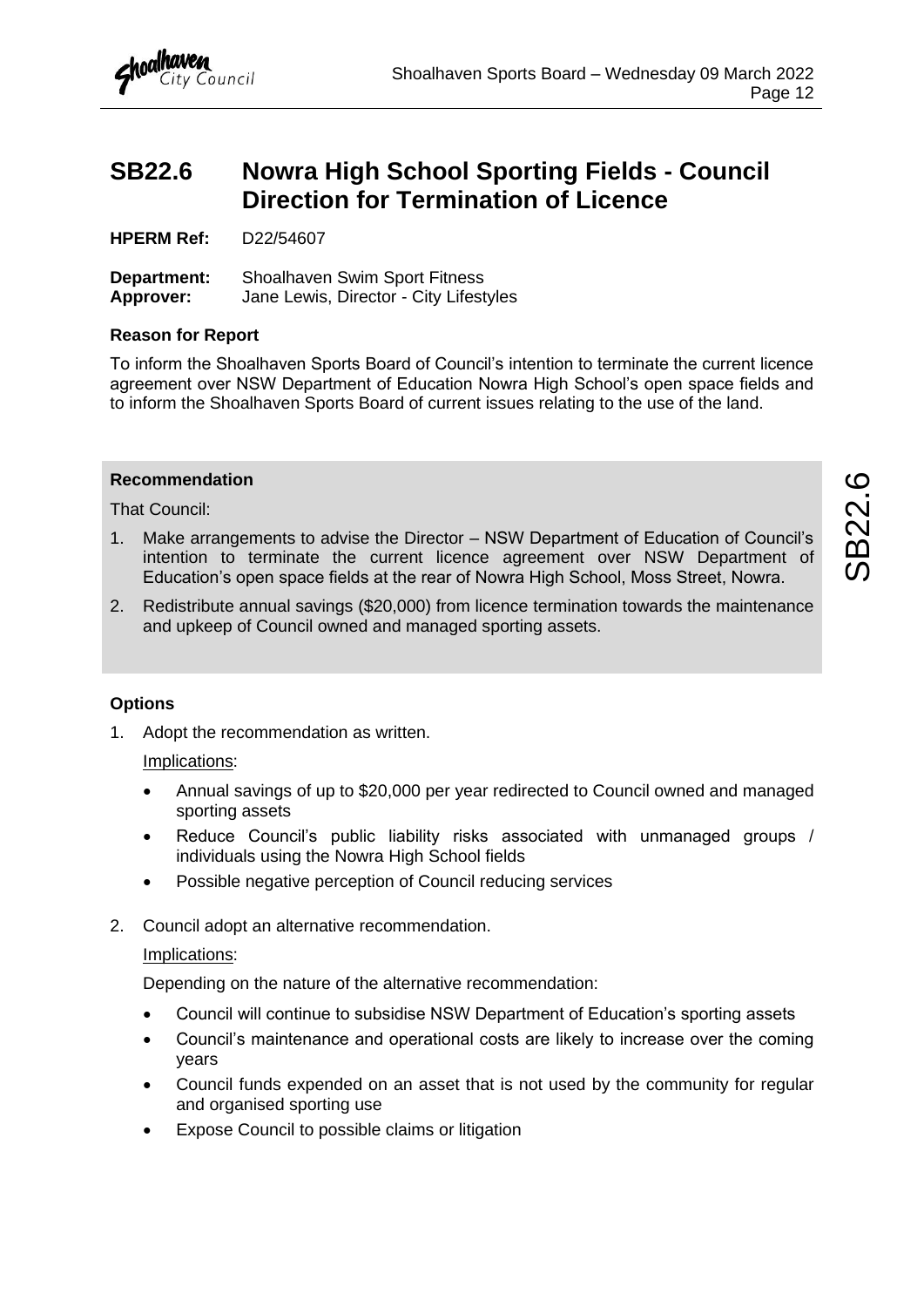

#### **Background**

In August 1980, in an effort to meet the sporting needs of a growing community and help control financial constraints, the newly formed City Council of Shoalhaven entered into a licence agreement with NSW Department of Education (Director), South Coast Region for use of Department of Education land, being the sporting fields located to the south of Nowra High School.

Since that time, Council has not only constructed additional sporting complexes but also extended current sporting fields in the northern Shoalhaven. Council has also invested heavily into improved maintenance strategies with topdressing, irrigation, drainage, and flood lighting. These initiatives have greatly improved the playing services and accessibility for summer and winter usages.

The agreement has been reviewed and discussed on several occasions; however, no formal or updated agreement has been found to exist. The main terms and conditions of the original agreement are summarised below:

- The land in question is part of Nowra High School adjacent to its southern boundary, comprising two (2) fields, parking, and amenities block
- Council is responsible for the playing fields' maintenance including mowing, clearing drains, fertilising and repair works – no capital expenditure involved
- Council to make good any damage caused from Council or associated bodies
- Council must indemnify the Director NSW Department of Education of all actions through Council, or it's associated bodies' use of the fields
- Council or associated bodies must vacate the fields by nightfall
- The playing fields can only be used for organised sport
- Requirement for six (6) months' notice to terminate the agreement
- Council is responsible for conduct of its users and must control / regulate them
- Sporting amenities on the Licenced land were built by Council and paid for by the Department of Education – the Department is also responsible for cleaning amenities
- Nowra High School:
	- o Has priority of access during school hours up to 5pm
	- $\circ$  Can take control of the fields for its sole use with one (1) months' notice

Council's involvement in servicing the agreement is set out below:

- The cost to maintain these sporting fields is more than double that of other Council other owned and managed sporting fields
- At present, the playing fields are used in an 'ad hoc' arrangement by some individuals and a small group - Council has little control over their use of the site
- Council has no control over field bookings which are handled by Nowra High School, however, on contacting the school, no bookings have been made via this means for the past two (2) years
- Organised sporting groups will not use the fields due to insurance issues arising from the sports fields' playing surface currently deemed to be unsafe
- Council has created sporting precincts and dedicated custodians to manage the ongoing operations and maintenance - while this structure works well for Council owned and managed land, maintaining the Department of Education licence for use of Nowra High School sporting fields provides little value to Council and the community - it could be regarded as a poor use of Council resources, given our lack of ownership and control over the sporting fields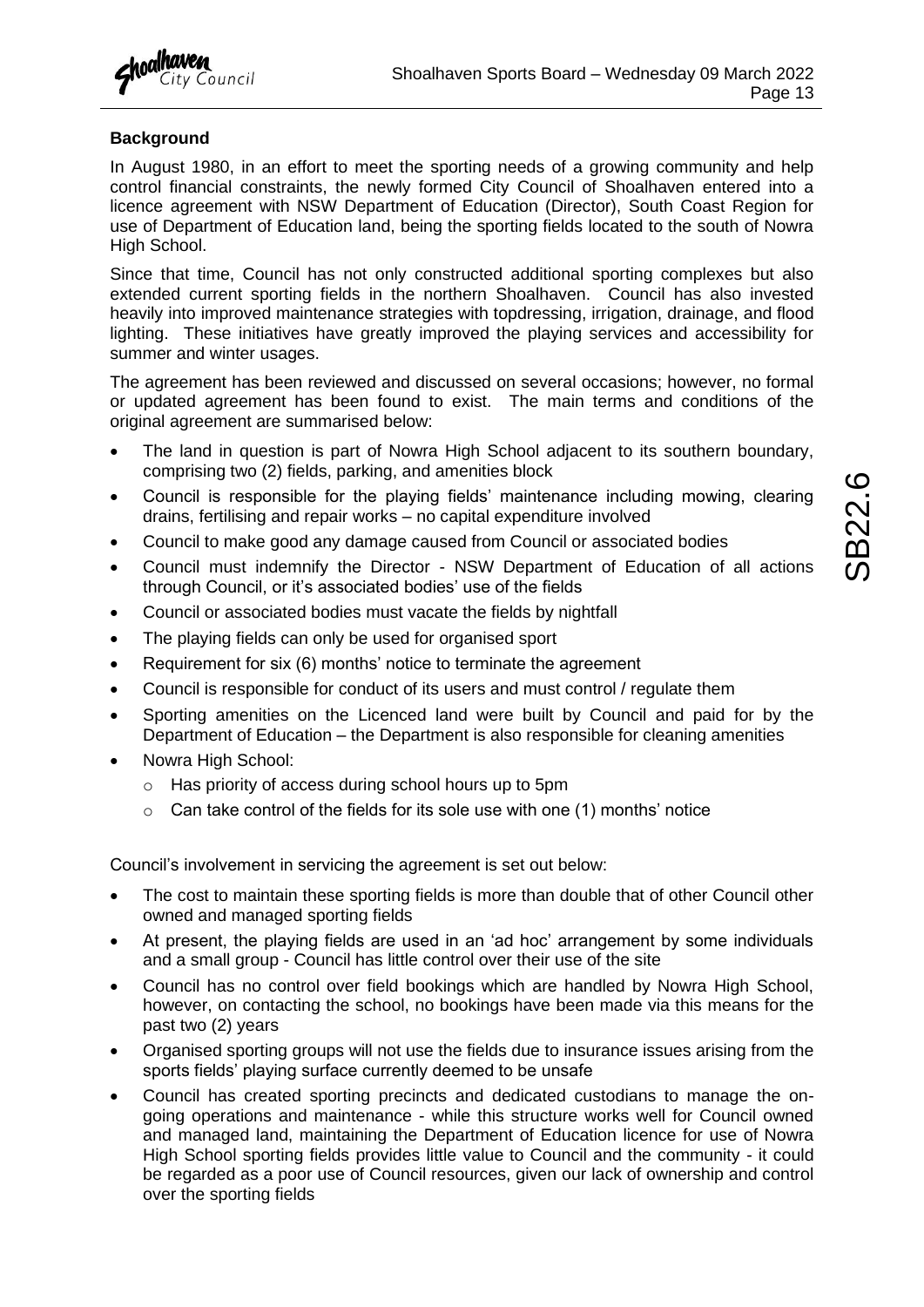

Current issues relating to the land in question:

- As stated above, safety issues associated with the fields include:
	- o Uneven surfaces due to Nowra High School use of Glyphosate for line marking, creating trip hazards and ruts in the filed
	- $\circ$  The school has chosen not to remove goal structures from the field when not being used
- Nowra High School is intending to fence the playing field land to meet their current compliance standards
- Council has constructed a footpath over a section of the land linking Stockland Shopping Centre with Brereton Street - an agreement to maintain the path in its present location may need to be created
- The East Nowra Sub Arterial Road (ENSA) project has plans to build a section of road over the subject parcel of land - project currently on hold – should it proceed, some form of land swap or acquisition may be required

#### **Memorandum of Understanding (MOU) - Partnership - Shoalhaven City Council and NSW Department of Education**

Council has also recently entered into a Memorandum of Understanding (MoU) with Department of Education and Training.

The MoU commits Council and Department of Education staff to meet on a regular basis – initially monthly and then quarterly  $-$  to willingly work together, agree responsibilities and progress opportunities in a timely way.

One of our first initiatives is around asset mapping – Council staff have provided School Infrastructure NSW with information on our community assets, current levels of provision and future projections, with links to our Community Infrastructure Strategic Plan 2017.

Currently the School Infrastructure NSW team are compiling an audit of education facilities across the Shoalhaven LGA. This will assist with asset mapping and overlaying Council and DET infrastructure across the Shoalhaven LGA, to assist in future planning and delivery.

Topics that we are exploring include:

- The greater use of School facilities by the Community this may include:
	- o Libraries
	- o Sports Halls
	- o Community meeting space
	- $\circ$  Playgrounds (Primary / junior schools)
	- $\circ$  Sports fields (range of summer & winter sports), netball courts, basketball courts and cricket nets
	- o Athletics tracks
- The greater use of Council facilities by Department of Education A number of government and non-government funded schools already use Council provided facilities on a regular basis.
- School Infrastructure NSW are assisting with building relationships between School Executive, community user groups and Council staff to enable education facilities to be accessible to the public, this includes developing user agreements, etc.
- Options to develop Department of Education land to develop both school infrastructure and community infrastructure with funding from both entities. This could be new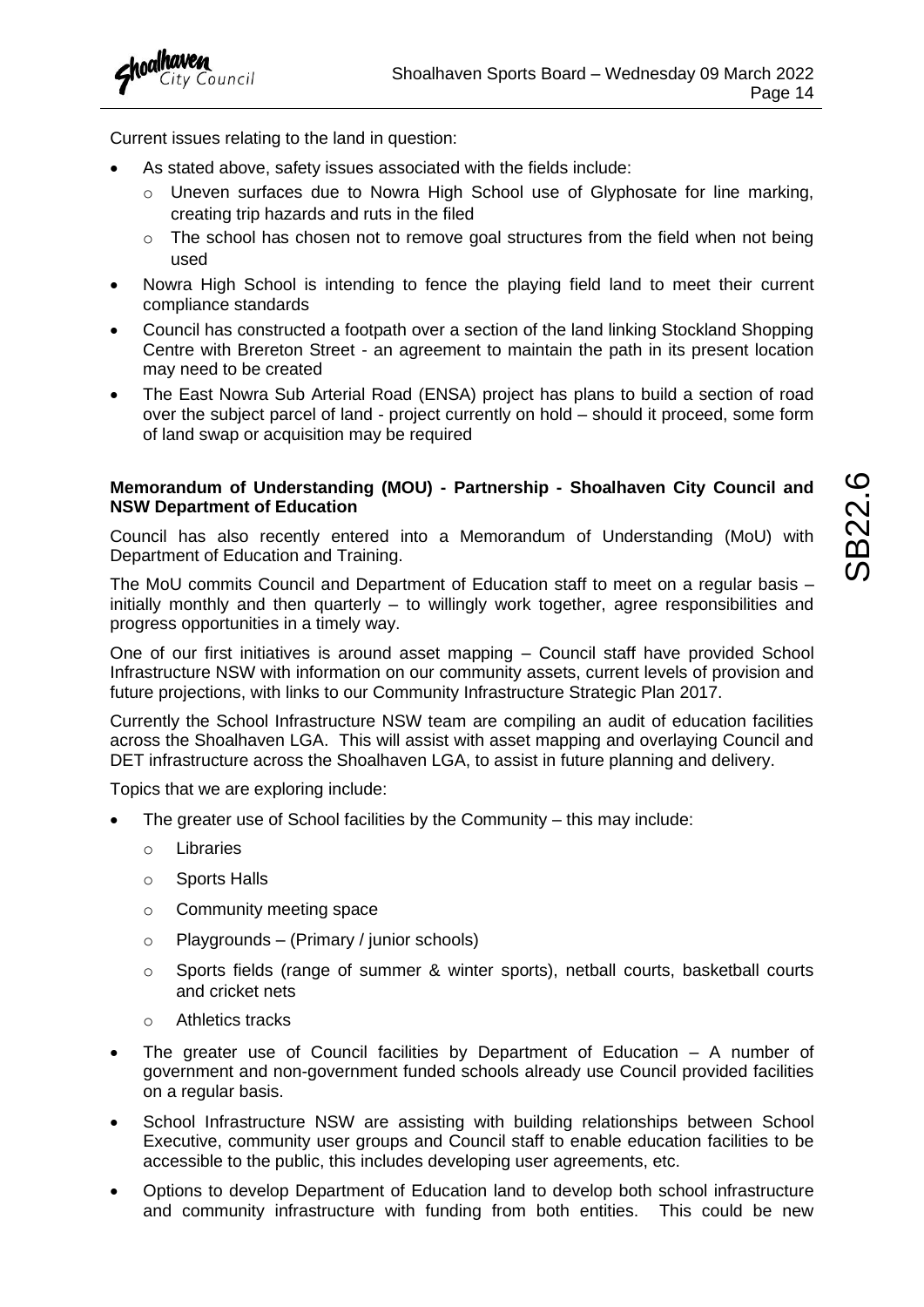

development or to complement and extend existing infrastructure for use by schools and the community

- Co-location of community and Department of Education infrastructure, particularly in new urban developments, that will be available for community and school use. This optimises the investment and use without unnecessarily duplicating facilities
- Investigating Joint or Shared Use delivery and management models
- Sharing of information such as socio demographic data and trends, population and cultural information, precinct strategies
- Supporting and promoting the Department of Education Share our Space initiative that would support school-based holiday activities (i.e., delivered by a qualified service provider) and broader community use of school playgrounds and green space – due to COVID Department of Education have either delayed or phased this introduction. A number of Shoalhaven LGA schools have participated in this trial program
- Communicating in a coordinated manner and provide clear and consistent information to internal and external stakeholders about plans, projects, and collaboration

Further information and current projects can be viewed at: <https://www.schoolinfrastructure.nsw.gov.au/>

#### **Community Engagement**

The groups known to Council still using the fields are Twilight Cricket and soccer during the summer months. Council officers are working with these sporting groups to ensure adequate space is made available to facilitate ongoing training and use.

It is also important to note, that whilst Council will not be maintaining this space into the future, during recent discussions with Nowra High School's Principal, it was highlighted that Council discontinuing maintenance of this land, does not necessarily prohibit or preclude the use of this area by sporting groups. It was further highlighted that the continued use of this facility will be monitored by the Department of Education. This is in line with Schools Infrastructure NSW Asset Activation Team objective of increasing the use of DET facilities by the public. This is managed through each school.

It is also believed that a very small number of individuals use the field occasionally to fly model planes and drones on weekends. There is no record of this group, making contact difficult.

Council staff are continuing to liaise with sporting groups to ensure adequate space is made available for the relevant sporting groups. With Council looking to end its agreement with NSW Department of Education, this is not perceived to have any ongoing detrimental impacts on organised sporting groups in the northern Shoalhaven.

#### **Policy Implications**

- There is no mention of Nowra High School sports fields in Council's Community Infrastructure Strategic Plan (CISP) - the Plan refers to 'a significant surplus of land for district sports parks' exists across the Shoalhaven
- In addition, Council's Draft Sportsground Strategic Plan Review (June 2012) stated that future investment in Nowra High School Sports Fields was not recommended, stating "… proposing that future development of Lyrebird Sports Park will meet the existing user needs of this facility"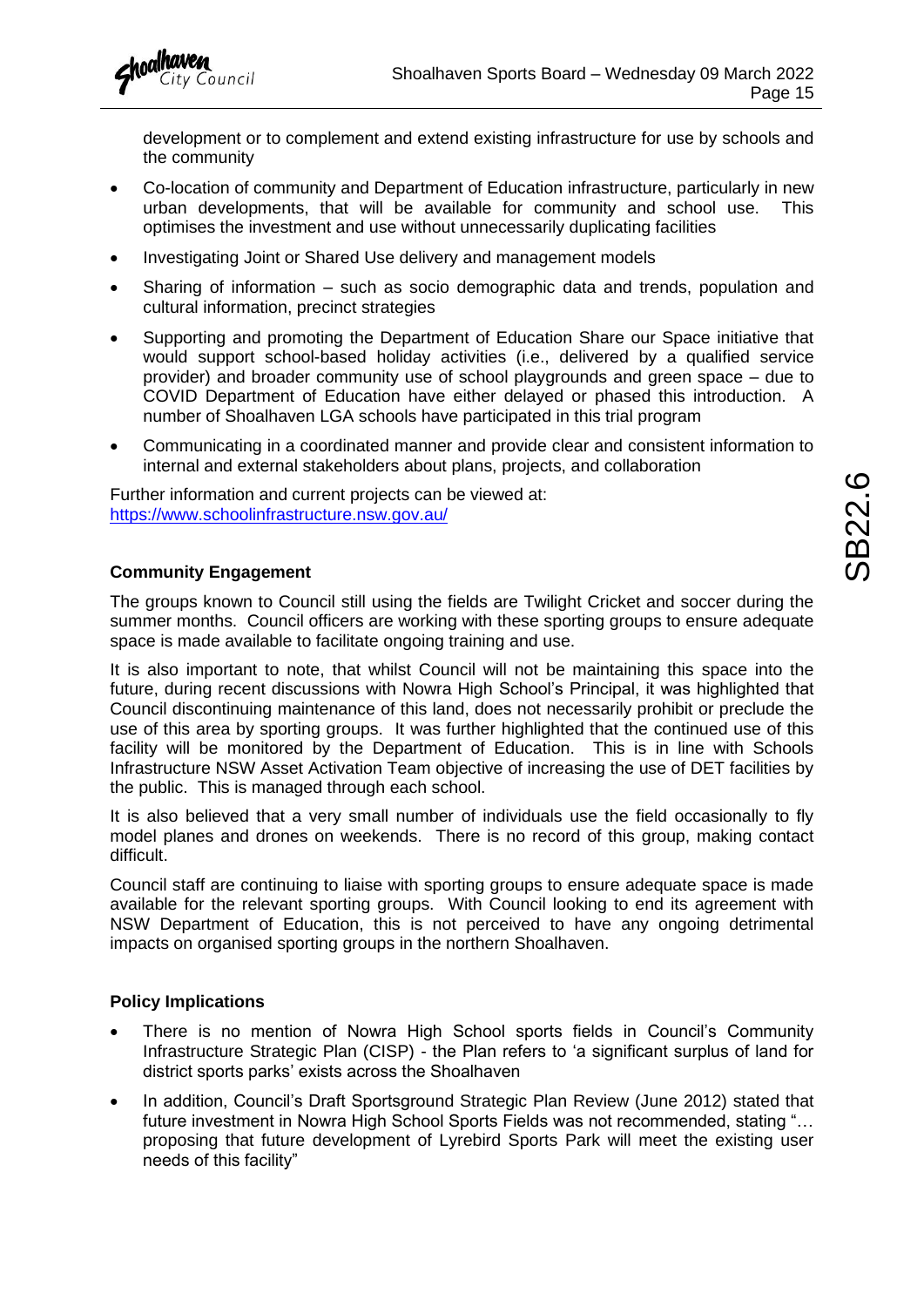

#### **Financial Implications**

Shoalhaven City Council is currently covering the costs to maintain a New South Wales Government asset with little to no value to sporting groups within the Shoalhaven.

Expenditure saved, in the order of \$15,000 to \$20,000 annually, from servicing Nowra High School Sports Fields can be directed to improving other sporting fields more utilised by sporting groups. Given the restricted access to these fields, the non-compliance issues, and the cost at more than twice that at maintaining other sporting fields, it could be argued this does not represent value for money.

#### **Risk Implications**

Council must indemnify the Director - NSW Department of Education of all actions through Council, or it's associated bodies' use of the fields. As the current playing surfaces are deemed as non-compliant by various sporting groups, Council could be faced with increased risk exposure for potential injuries and claims.

There may be a perception in the community that this is Council owned and managed land, if Nowra High School fail to maintain this open space to a comparable standard, Council may receive negative feedback.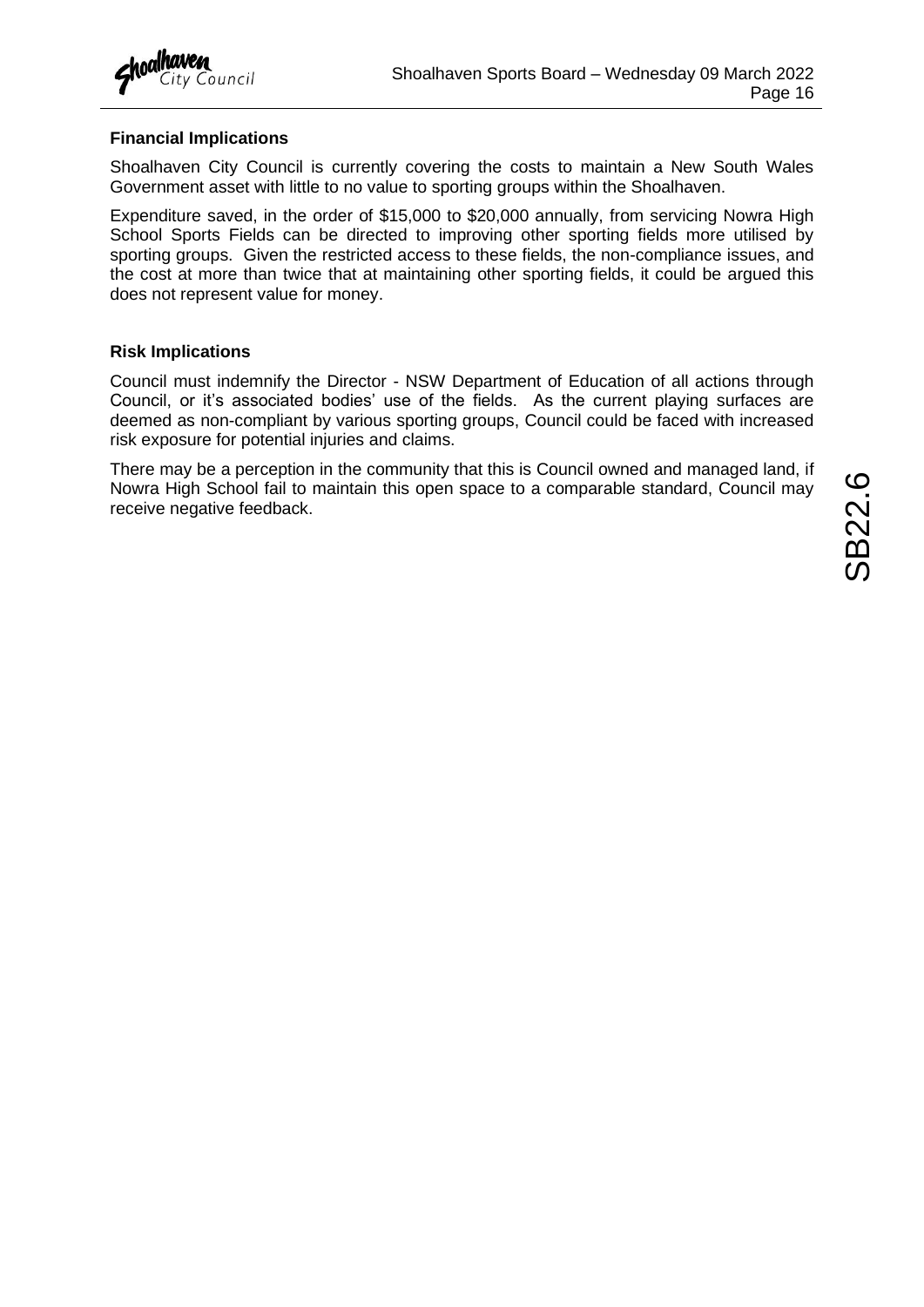

## <span id="page-18-0"></span>**SB22.7 Shoalhaven Sports Board - Current Projects Update**

**HPERM Ref:** D22/84953

**Department:** Shoalhaven Swim Sport Fitness **Approver:** Jane Lewis, Director - City Lifestyles

#### **Reason for Report**

To provide a project update to Shoalhaven Sports Board on current projects under development by Council and recent grant funding applications submitted and successful grant funding applications.

#### **Recommendation (Item to be determined under delegated authority)**

That Shoalhaven Sports Board accept the Current Projects Update report for information.

#### **Options**

1. Adopt the Recommendations as written.

Implications: This will enable the Sports Board to be kept informed of projects.

2. Provide an alternative direction.

#### **Background**

The following is an update of current projects under development:

|                                                        | Summary of Work Program Projects Being Undertaken or in Development                                                                                                                                                              |  |  |  |  |  |  |
|--------------------------------------------------------|----------------------------------------------------------------------------------------------------------------------------------------------------------------------------------------------------------------------------------|--|--|--|--|--|--|
| <b>Comment</b><br><b>Project</b>                       |                                                                                                                                                                                                                                  |  |  |  |  |  |  |
| Irrigation &<br><b>Drainage</b><br><b>Construction</b> | <b>Irrigation</b><br><b>Completed - Callala Sportsground, Lyrebird Park irrigation installed</b>                                                                                                                                 |  |  |  |  |  |  |
|                                                        | <b>Underway - Finkernagel Oval Irrigation &amp; Bill Andriske Oval</b><br>underway.                                                                                                                                              |  |  |  |  |  |  |
|                                                        | <b>Drainage</b><br><b>Completed -</b> Yulunga Reserve, Crookhaven Park Soccer,<br>Bomaderry Sporting Complex, Kangaroo Valley Showground,<br><b>Ulladulla Sports Park</b>                                                        |  |  |  |  |  |  |
|                                                        | <b>Delayed -</b> Crookhaven Park Rugby League, Lyrebird Park, and<br>Callala Sportsground and Francis Ryan Oval drainage projects have<br>been delayed until the end of the winter season 2022 due to the<br>recent wet weather. |  |  |  |  |  |  |
|                                                        |                                                                                                                                                                                                                                  |  |  |  |  |  |  |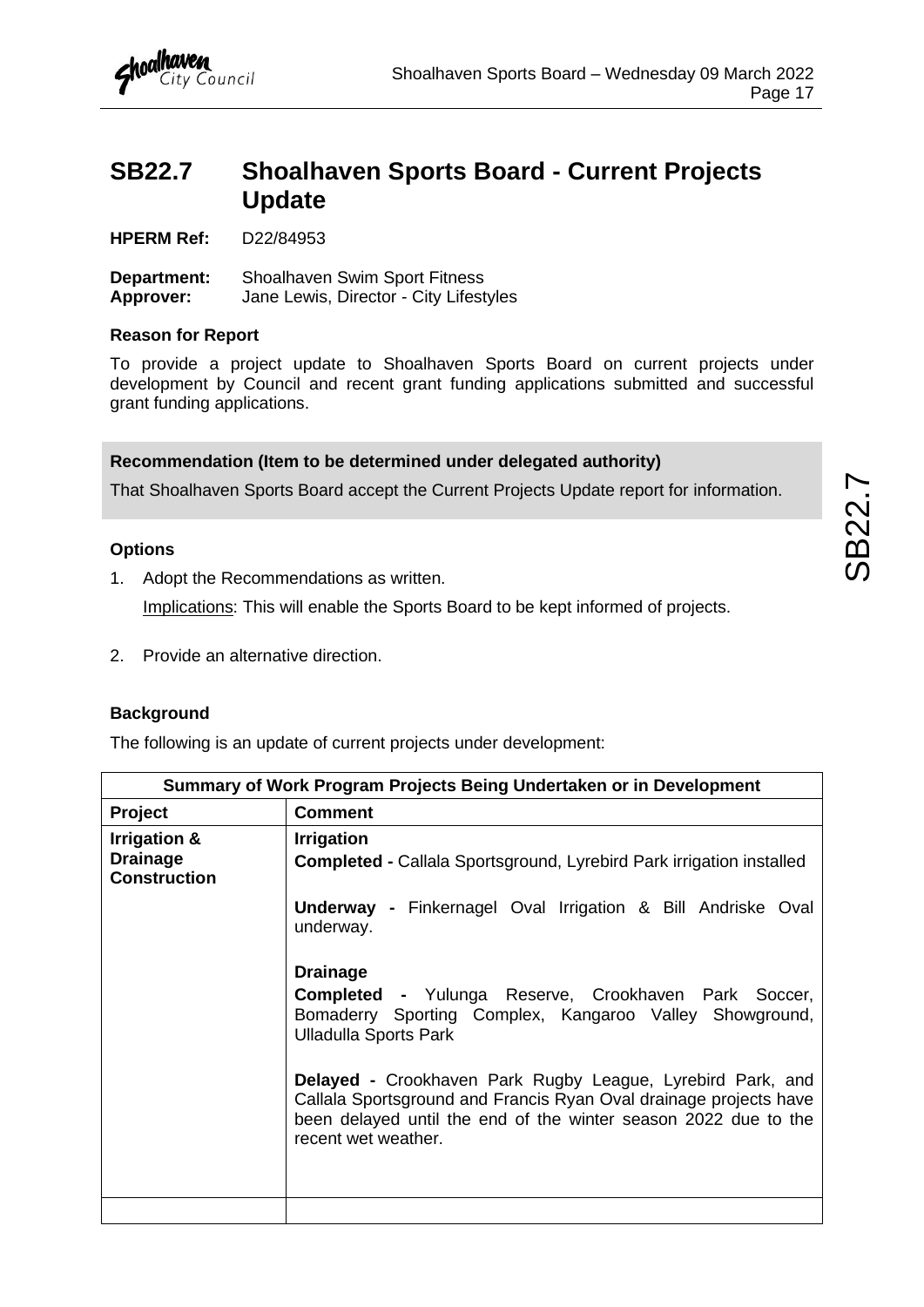

| <b>Sports field Seating</b>                                                                  | Finkernagel Oval covered seating installed                                                                                                                                                                             |  |  |  |  |  |
|----------------------------------------------------------------------------------------------|------------------------------------------------------------------------------------------------------------------------------------------------------------------------------------------------------------------------|--|--|--|--|--|
| <b>Floodlighting</b><br>upgrades                                                             | Completed - Huskisson Sportsground, Lighthouse Oval, Francis<br>Ryan Oval, Ulladulla Sports Park, Frogs Holla Sporting Complex<br>have been completed.<br>Underway - Bomaderry Sporting Complex, Bernie Regan and Ison |  |  |  |  |  |
|                                                                                              | Park Baseball are underway awaiting handover.                                                                                                                                                                          |  |  |  |  |  |
|                                                                                              | Ulladulla Tennis Complex contract has been awarded with expected<br>commencement March 2022.                                                                                                                           |  |  |  |  |  |
| <b>Milton Showground</b><br><b>Roads</b>                                                     | Design Complete. Going out to tender March 2022 for delivery in<br>quarter four.                                                                                                                                       |  |  |  |  |  |
| <b>Ulladulla Skatepark</b>                                                                   | The Ulladulla Skate Park will be broken down in three stages:<br>Stage 1 - SCCF Funding Deliverables (BBQ, Shade,<br>Seating, Bubbler) under the Shoalhaven Skateparks<br><b>Associated Works Grant</b>                |  |  |  |  |  |
|                                                                                              | Stage 2 – Demolition and construction of the skate park                                                                                                                                                                |  |  |  |  |  |
|                                                                                              | Stage 3 – Construction of the deep bowl                                                                                                                                                                                |  |  |  |  |  |
|                                                                                              | Completion of the detailed design package is scheduled for May<br>2022. Upon completion of detailed design, Council will proceed to<br>Tender for construction of the skate park.                                      |  |  |  |  |  |
| <b>Sanctuary Point</b>                                                                       | Grant funding deliverables of over \$124,000 from three grants:                                                                                                                                                        |  |  |  |  |  |
| <b>Skatepark</b>                                                                             | Community Safety Grant - \$60,996<br>$\bullet$<br>Stronger Country Communities - \$36,278<br>$\bullet$<br>Community Building Partnerships - \$10,000<br>Council contribution: \$17,361                                 |  |  |  |  |  |
|                                                                                              | All works have been completed, including:                                                                                                                                                                              |  |  |  |  |  |
|                                                                                              | Concreting<br>Seating<br>$\bullet$<br>Covered Seating / Picnic area<br>Retaining wall<br>$\bullet$<br><b>Exercise Equipment</b><br>Basketball court re-sealed<br><b>Bubbler</b>                                        |  |  |  |  |  |
|                                                                                              | A celebration event was held in November 2021. Further funding<br>allocated in the 2022/2023 budget to complete landscaping works.                                                                                     |  |  |  |  |  |
| <b>Milton Ulladulla</b><br><b>Croquet Courts -</b><br><b>Ulladulla Sports</b><br><b>Park</b> | Defects to court surface have been addressed.<br>Milton Ulladulla Croquet Committee (MUCC)<br>submitting<br>are<br>development application for clubhouse in March 2022.                                                |  |  |  |  |  |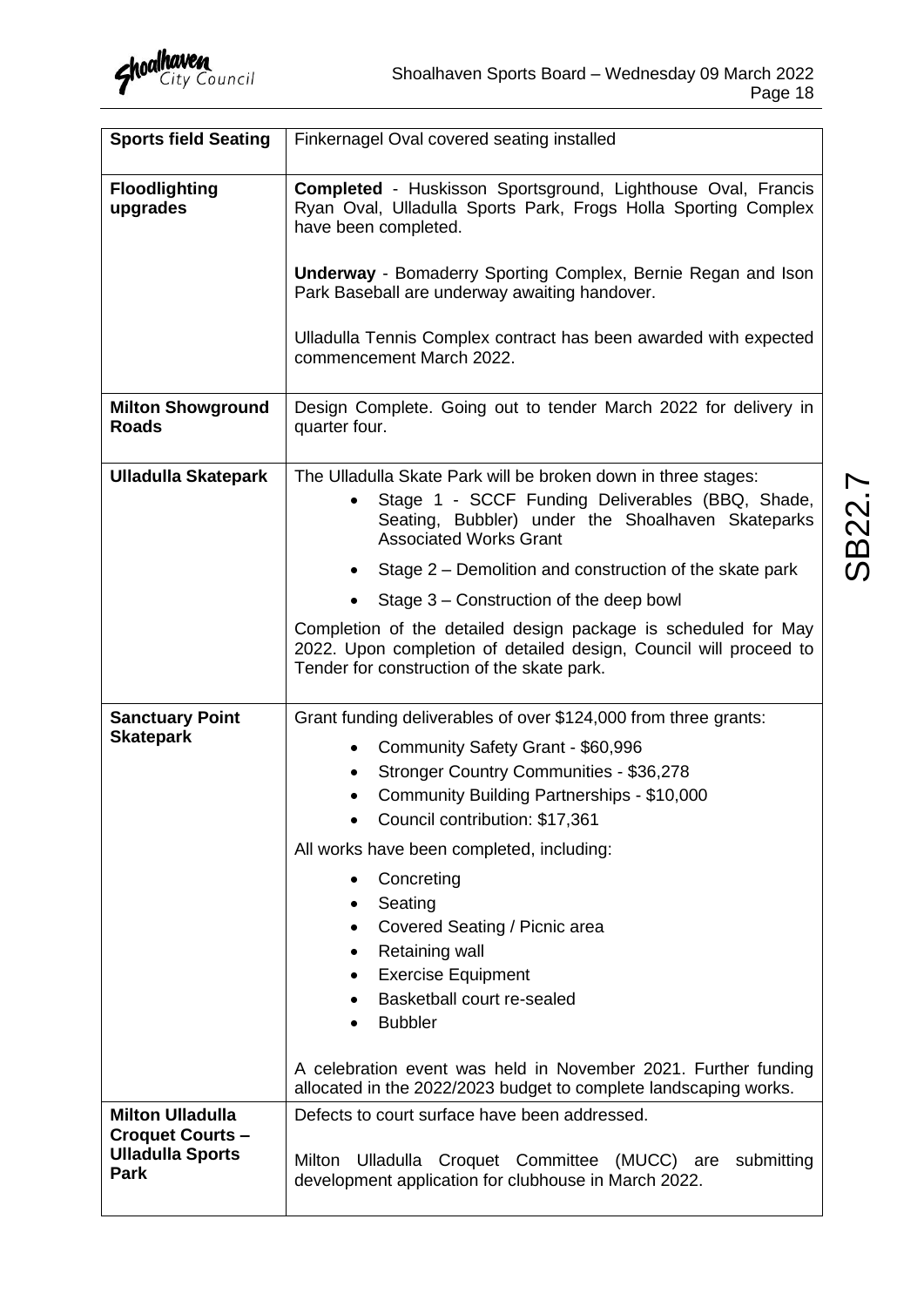| <b>Thurgate Oval</b><br><b>Bomaderry</b>                            | Council staff are continuing to work with Bomaderry Community Inc.<br>for the delivery of a dog off leash area on Thurgate Oval.                                                                                                                                      |  |  |  |  |  |
|---------------------------------------------------------------------|-----------------------------------------------------------------------------------------------------------------------------------------------------------------------------------------------------------------------------------------------------------------------|--|--|--|--|--|
|                                                                     | The PCG agreed on a staged deliver, and Council is now obtaining<br>designs and costings for delivery of the perimeter fence as stage 1.<br>Further stages can be delivered subject to confirmation of design,<br>costings and identification / allocation of budget. |  |  |  |  |  |
|                                                                     | Stage 1 is anticipated to be delivered by May 2022.                                                                                                                                                                                                                   |  |  |  |  |  |
| <b>Nowra Showground</b>                                             | Family Café, Cattle Shed and Judges Box are all complete.                                                                                                                                                                                                             |  |  |  |  |  |
| <b>Restart NSW Grant</b><br>Funding & Council<br>Co-contribution.   |                                                                                                                                                                                                                                                                       |  |  |  |  |  |
| <b>Rugby Park South</b><br><b>Nowra - Grandstand</b><br>replacement | Contractor has been engaged, started on site 28 February 2022.<br>Project completion date scheduled 29 April 2022.                                                                                                                                                    |  |  |  |  |  |
| <b>Worrigee Equestrian</b><br><b>Common</b>                         | Shoalhaven Dressage Club are finalising project funding sources to<br>by March 2022. Construction pending.                                                                                                                                                            |  |  |  |  |  |
|                                                                     | Amenities building is near completion, estimated completion by end<br>of March 2022.                                                                                                                                                                                  |  |  |  |  |  |
|                                                                     |                                                                                                                                                                                                                                                                       |  |  |  |  |  |
| <b>Shoalhaven</b>                                                   | BOMADERRY SPORTING COMPLEX                                                                                                                                                                                                                                            |  |  |  |  |  |
| <b>Community &amp;</b><br><b>Recreation Precinct</b><br>(SCaRP)     | A brief is being prepared for Architectural services for the detail<br>design of the Northern section of the SCaRP project which will<br>include.                                                                                                                     |  |  |  |  |  |
|                                                                     | Pavilion (including indoor 50m 8 lane<br>offices,<br>pool,<br>community spaces etc).                                                                                                                                                                                  |  |  |  |  |  |
|                                                                     | <b>Synthetic Athletics track</b><br>٠                                                                                                                                                                                                                                 |  |  |  |  |  |
|                                                                     | Rugby League fields                                                                                                                                                                                                                                                   |  |  |  |  |  |
|                                                                     | <b>ARTIE SMITH</b>                                                                                                                                                                                                                                                    |  |  |  |  |  |
|                                                                     | Construction has commenced with site hand over to<br>contractor Joss Group in November 2021                                                                                                                                                                           |  |  |  |  |  |
|                                                                     | Demolition of existing amenities building completed prior to<br>Christmas 2021                                                                                                                                                                                        |  |  |  |  |  |
|                                                                     | Bulk earth works started first week in February and will<br>continue through March 2022                                                                                                                                                                               |  |  |  |  |  |
|                                                                     | Sod Turning event held on the 10 February with funding<br>bodies, Council and User groups.                                                                                                                                                                            |  |  |  |  |  |
|                                                                     | <b>REFURBISHMENT</b><br><b>OF</b><br><b>THE</b><br><b>BOMADERRY</b><br><b>BASKETBALL</b><br>STADIUM AND INTEGRATION WITH SHOALHAVEN INDOOR<br><b>SPORTS CENTRE</b>                                                                                                    |  |  |  |  |  |
|                                                                     | The concept designs were exhibited from 20 October -<br>20 November 2021                                                                                                                                                                                              |  |  |  |  |  |
|                                                                     | Reporting to Council for endorsement of concept and way<br>forward will occur in March 2022.                                                                                                                                                                          |  |  |  |  |  |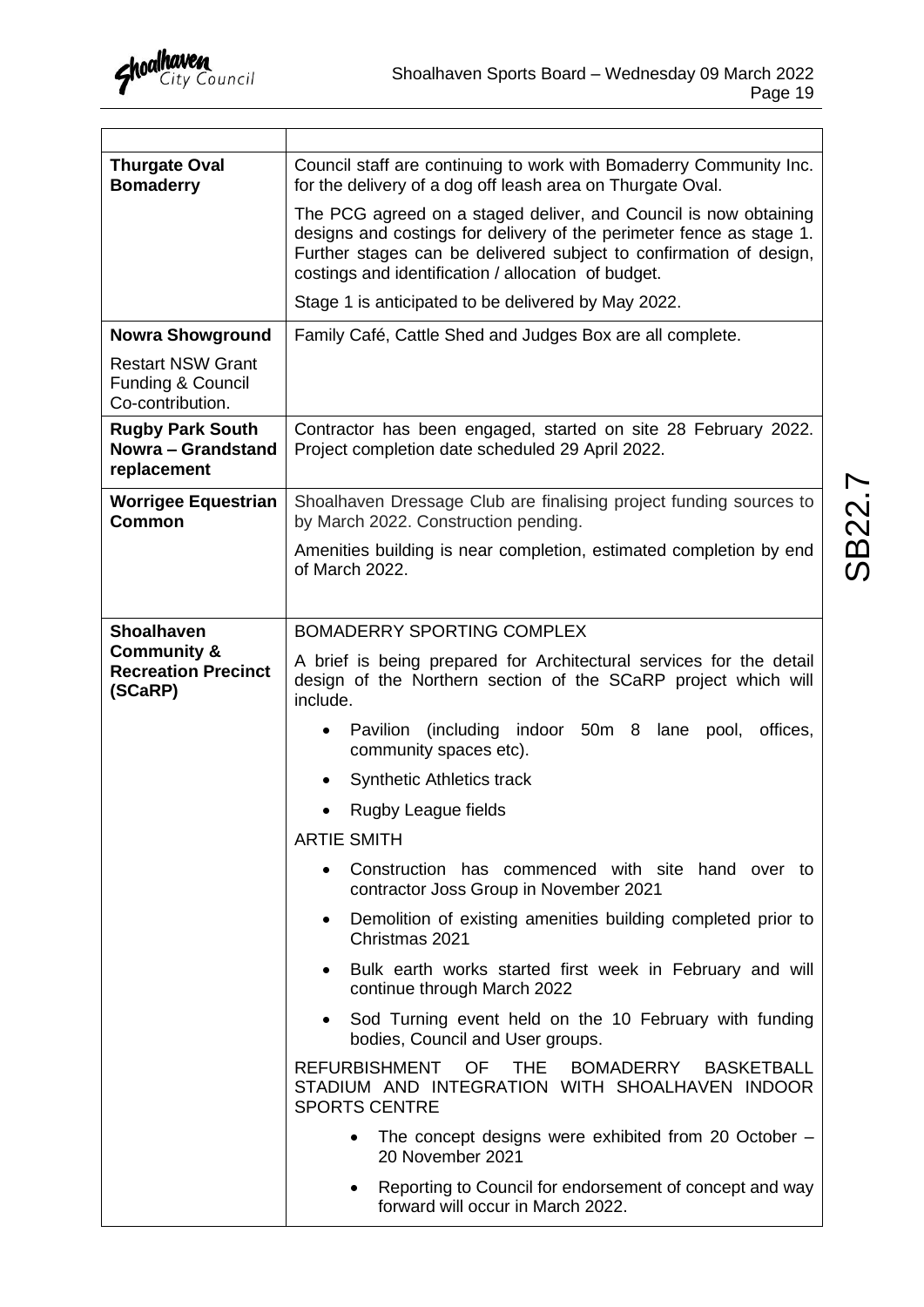

 $\top$ 

 $\Gamma$ 

| <b>NRL Aboriginal</b><br><b>Knock Out Cup</b>                           | Venues for the event have been decided, Council staff are working<br>closely with the event organisers and stakeholders.                                                                                                                                                                                                           |  |  |  |  |  |
|-------------------------------------------------------------------------|------------------------------------------------------------------------------------------------------------------------------------------------------------------------------------------------------------------------------------------------------------------------------------------------------------------------------------|--|--|--|--|--|
| <b>October Long</b><br>Weekend 2022                                     | Preparation is underway at Bomaderry Sporting Complex and Rugby<br>Park. Staff are working closely with sporting groups to manage field<br>allocations and minimise field interruptions to allow for field<br>enhancements.                                                                                                        |  |  |  |  |  |
| <b>Bay &amp; Basin Leisure</b><br>Centre-                               | Tender for Architectural design services ran from October to<br>$\bullet$<br>December 2021                                                                                                                                                                                                                                         |  |  |  |  |  |
| <b>Recreational Hub</b>                                                 | Council has resolved to accept tender from CO-OP Studio to<br>$\bullet$<br>undertake the design works - February 2022                                                                                                                                                                                                              |  |  |  |  |  |
|                                                                         | Project Manager has been appointed - Anthony Meta<br>$\bullet$                                                                                                                                                                                                                                                                     |  |  |  |  |  |
|                                                                         | Letter of Award will go out week of 1/3/22 and inception meeting<br>$\bullet$<br>will be scheduled for mid-March 2022.                                                                                                                                                                                                             |  |  |  |  |  |
|                                                                         | The architects will design extensions to the indoor leisure centre with                                                                                                                                                                                                                                                            |  |  |  |  |  |
|                                                                         | Learn to swim pool                                                                                                                                                                                                                                                                                                                 |  |  |  |  |  |
|                                                                         | Improvements to existing facilities and amenities<br>٠                                                                                                                                                                                                                                                                             |  |  |  |  |  |
|                                                                         | Extension of gym<br>$\bullet$                                                                                                                                                                                                                                                                                                      |  |  |  |  |  |
|                                                                         | 24 hr access to gym<br>$\bullet$                                                                                                                                                                                                                                                                                                   |  |  |  |  |  |
|                                                                         | Inclusion of community spaces, indoor play.                                                                                                                                                                                                                                                                                        |  |  |  |  |  |
|                                                                         | And outdoors will include                                                                                                                                                                                                                                                                                                          |  |  |  |  |  |
|                                                                         | Addition of netball courts<br>$\bullet$                                                                                                                                                                                                                                                                                            |  |  |  |  |  |
|                                                                         | Improvements to existing sporting amenities.<br>٠                                                                                                                                                                                                                                                                                  |  |  |  |  |  |
|                                                                         | Carparking, landscaping etc.<br>٠                                                                                                                                                                                                                                                                                                  |  |  |  |  |  |
| Paringa Park - Non-<br><b>Motorised Water</b><br><b>Sports Precinct</b> | Council has received notification from Crown Lands in relation to the<br>Sea Scouts tenure and will now come under Council Control and<br>Management.                                                                                                                                                                              |  |  |  |  |  |
|                                                                         | Further development of the precinct will be informed and in-line with<br>the Nowra River Foreshore Development.                                                                                                                                                                                                                    |  |  |  |  |  |
| <b>Boongaree</b>                                                        | Stage 1 works are now completed and the Boongaree Rotary<br>$\bullet$<br>Nature play park was officially opened in January 2022.                                                                                                                                                                                                   |  |  |  |  |  |
|                                                                         | Council has awarded a construction contract for stages 2 and 3<br>$\bullet$<br>of Boongaree - Pump Track and Skatepark. Works will include<br>demolition of the old skate park. Scheduled commencement of<br>the works in May 2022.                                                                                                |  |  |  |  |  |
|                                                                         | Stage 4 – Netball Courts & Cricket Nets tendering complete.<br>٠<br>Works scheduled to commence May 2022.                                                                                                                                                                                                                          |  |  |  |  |  |
|                                                                         | Stages 5 - 7 are also in design development. This includes a<br>further 170 space car parking for cars, coaches and RV's. This<br>is progressing to the detailed design stage and is integrated with<br>other elements of the park. It is not possible to fast track the car<br>parking in isolation to other aspects of the park. |  |  |  |  |  |
|                                                                         | Stage 1 is now practically complete and has been handed over.                                                                                                                                                                                                                                                                      |  |  |  |  |  |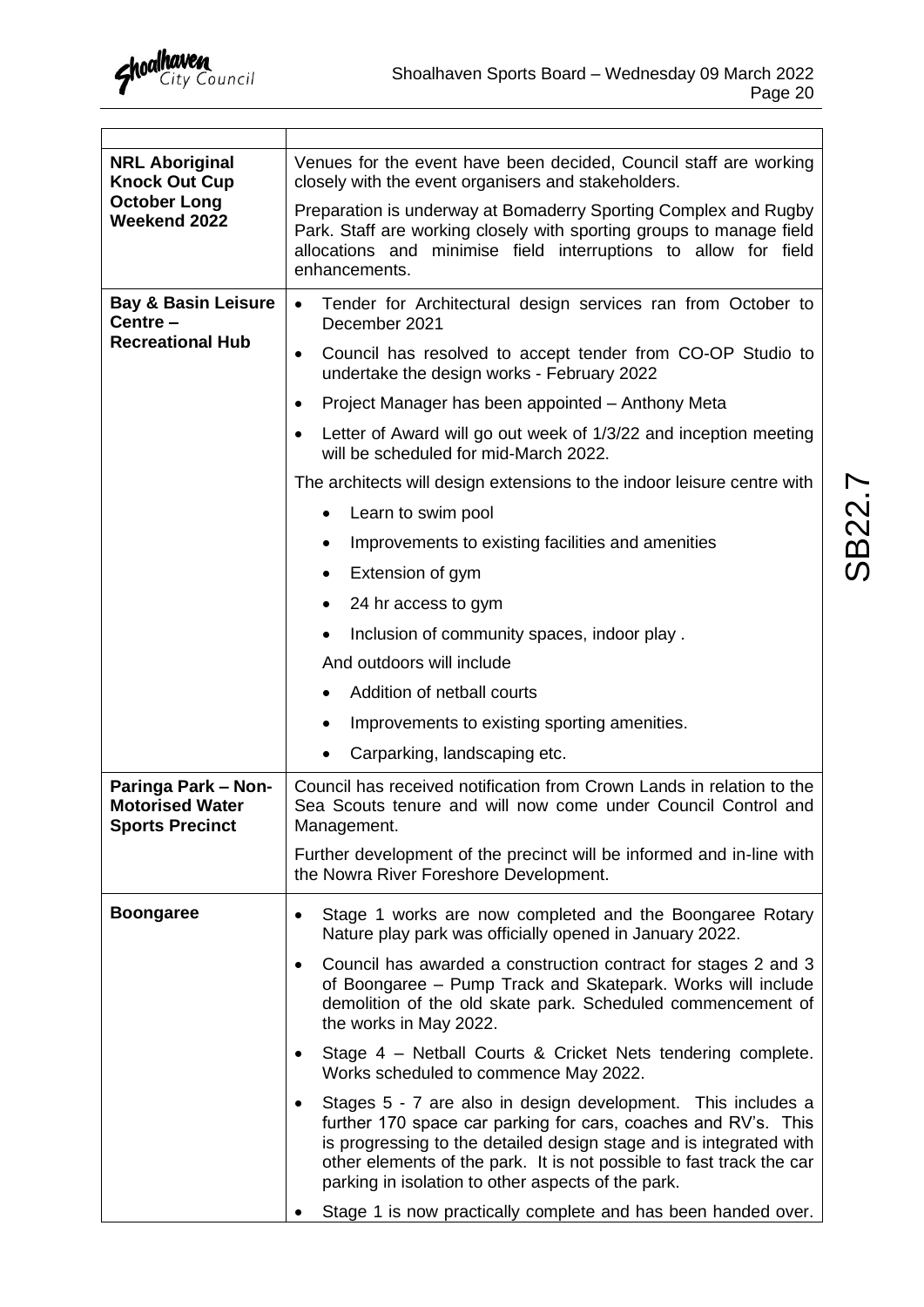

|                                                        | It is currently in 12-month defect liability period. A staff member<br>has been allocated to the Precinct full time 5 days a week and a<br>roving cleaning crew on weekends. |  |  |  |  |  |  |
|--------------------------------------------------------|------------------------------------------------------------------------------------------------------------------------------------------------------------------------------|--|--|--|--|--|--|
| Showground<br><b>Stimulus Grant</b>                    | Full funding awarded is listed at bottom of report. All projects<br>completed, or updates given here:                                                                        |  |  |  |  |  |  |
| <b>Funding - NSW</b><br><b>Resilience</b>              | Round 1:                                                                                                                                                                     |  |  |  |  |  |  |
|                                                        | Construction for Milton Showground amenities building<br>$\circ$<br>underway with completion expected June 2022                                                              |  |  |  |  |  |  |
|                                                        | Round 2:                                                                                                                                                                     |  |  |  |  |  |  |
| \$1,075,605 secured                                    | Funding has been announced, to a total of \$153,586 across<br>$\circ$<br>4 showgrounds                                                                                       |  |  |  |  |  |  |
|                                                        | Solar power and batteries at 4 showgrounds to be delivered<br>$\circ$<br>and underway.                                                                                       |  |  |  |  |  |  |
|                                                        | Round 2A                                                                                                                                                                     |  |  |  |  |  |  |
|                                                        | Berry Showground Pavilion is currently being painted.<br>$\circ$                                                                                                             |  |  |  |  |  |  |
|                                                        | Underfloor insulation at Kangaroo Valley Hall has recently<br>$\circ$<br>been completed.                                                                                     |  |  |  |  |  |  |
|                                                        | Kangaroo Valley Showground Carpark upgrade is currently<br>$\circ$<br>at detailed designed.                                                                                  |  |  |  |  |  |  |
|                                                        | Awaiting quotes for Milton Showground Cattle Yards and<br>$\circ$<br><b>Stadium Shutters.</b>                                                                                |  |  |  |  |  |  |
| Frogs Holla -                                          | Floodlighting completed.<br>٠                                                                                                                                                |  |  |  |  |  |  |
| <b>Reserve Upgrades</b>                                | Drainage Designs completed and scheduled for 2022/2023<br>$\bullet$<br>financial year.                                                                                       |  |  |  |  |  |  |
|                                                        | Cricket wicket base repairs with new synthetic surface has been<br>$\bullet$<br>installed and works completed.                                                               |  |  |  |  |  |  |
| <b>Original Bomaderry</b><br><b>Basketball Stadium</b> | Conybeare Morrison (CM+) has been engaged to prepare the<br>$\bullet$<br>DA/CC documentation.                                                                                |  |  |  |  |  |  |
|                                                        | Consultation with external stakeholders has taken place to form<br>$\bullet$<br>the development of the draft concept design.                                                 |  |  |  |  |  |  |
|                                                        | Exhibition was completed over October/November 2021<br>$\bullet$                                                                                                             |  |  |  |  |  |  |
|                                                        | At the completion of the exhibition, further design options were<br>$\bullet$<br>sought that extend the face plate of the building.                                          |  |  |  |  |  |  |
|                                                        | A report to Council on the way forward will occur in March 2022.<br>٠                                                                                                        |  |  |  |  |  |  |
| <b>Jerry Baily Oval</b>                                | New amenities building is currently being redesigned to be a<br>٠<br>dual amenity, rather than a single.                                                                     |  |  |  |  |  |  |
| <b>Park Road Netball</b><br><b>Courts - Nowra</b>      | A concept design has been completed for the Park Road Netball<br>$\bullet$<br>Courts, in consultation with user groups.                                                      |  |  |  |  |  |  |
|                                                        | Detailed design has been completed<br>٠                                                                                                                                      |  |  |  |  |  |  |
|                                                        | Funding has been identified for delivery in the 2022/23 financial                                                                                                            |  |  |  |  |  |  |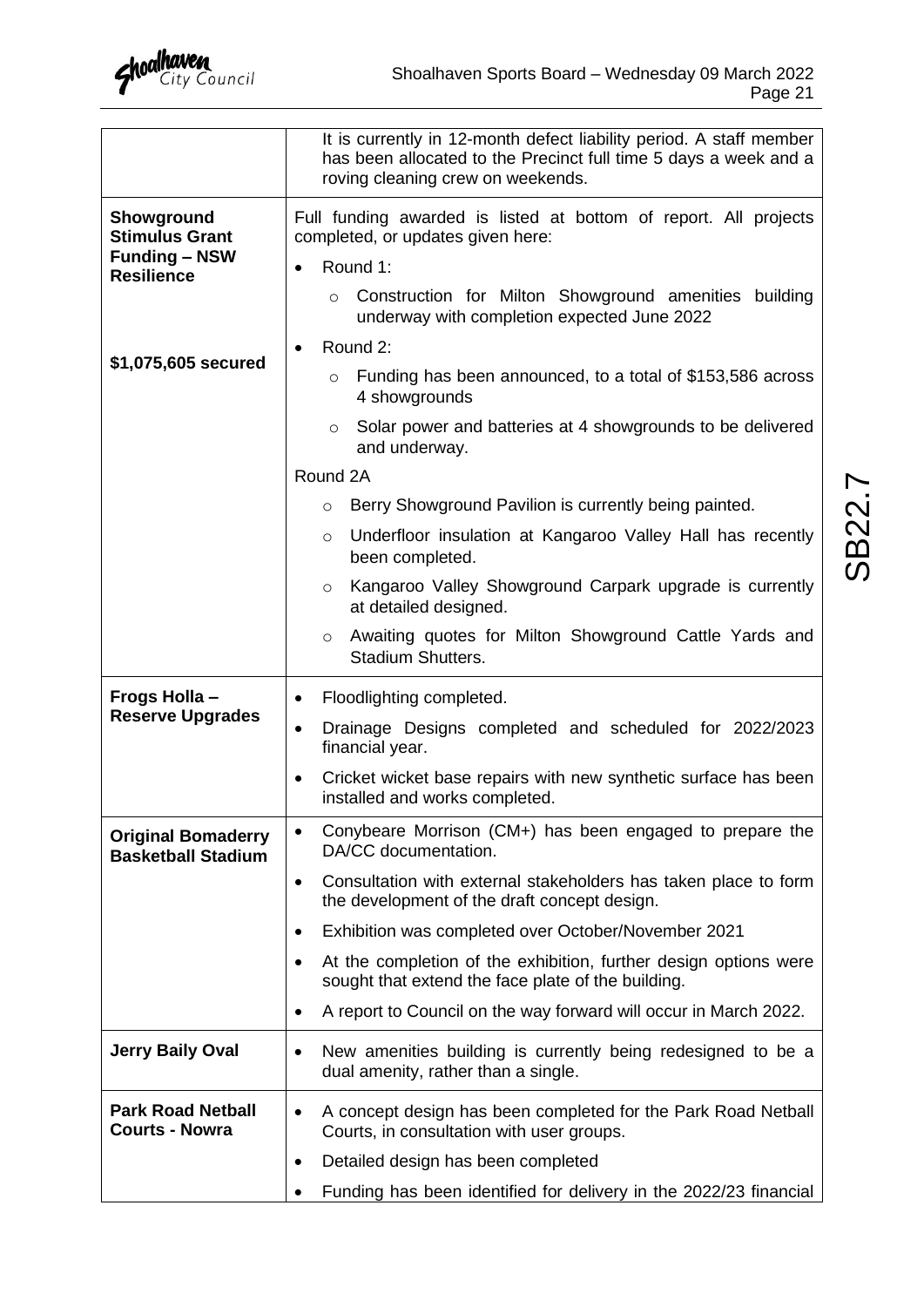|                                                                  | year budget.                                                                                                                                                                                                                                             |  |  |  |  |  |
|------------------------------------------------------------------|----------------------------------------------------------------------------------------------------------------------------------------------------------------------------------------------------------------------------------------------------------|--|--|--|--|--|
| <b>Generic Plans of</b><br>Management-<br><b>Sportsgrounds</b>   | Council is continuing to prepare Generic Plans of Management<br>$\bullet$<br>for Sportsgrounds. The deadline for having plans adopted under<br>the Crown Lands Management Act 2016 by 30 June 2021 has<br>been removed.                                  |  |  |  |  |  |
|                                                                  | Council have reported the draft Plans of Management to Council<br>$\bullet$<br>and received endorsement to proceed to public exhibition. The<br>Plans of Management are currently with the Minister, seeking<br>their approval to proceed to exhibition. |  |  |  |  |  |
| <b>Lighthouse Oval</b><br><b>Storage Shed</b><br><b>Repairs</b>  | Repairs to damaged wall of cricket storage / curator shed<br>$\bullet$<br>completed.                                                                                                                                                                     |  |  |  |  |  |
| <b>Online Booking</b><br><b>System</b>                           | Camping module is in development to provide online camping<br>$\bullet$<br>bookings for showgrounds. Looking at adding Huskisson Tennis<br>Courts and Lake Conjola Tennis Courts.                                                                        |  |  |  |  |  |
|                                                                  | Fees and Charges Review is in progress to enable simplified<br>$\bullet$<br>transition to online bookings.                                                                                                                                               |  |  |  |  |  |
|                                                                  | Consultation with Management Committees to activate online<br>$\bullet$<br>bookings at all sportsgrounds and showgrounds is continuing.                                                                                                                  |  |  |  |  |  |
|                                                                  | Training is currently underway with staff and Management<br>$\bullet$<br>Committees.                                                                                                                                                                     |  |  |  |  |  |
|                                                                  | Full transition to online bookings scheduled for March 2022.<br>$\bullet$                                                                                                                                                                                |  |  |  |  |  |
| <b>WHS Manual</b><br><b>Inductions</b>                           | The remaining Management Committee inductions will roll out<br>$\bullet$<br>this financial year by the appropriate Facility Officers.                                                                                                                    |  |  |  |  |  |
| <b>Management</b><br><b>Committee</b><br><b>Workshops</b>        | Workshops for showground and sportsground Management<br>$\bullet$<br>Committees have been coordinated by Shoalhaven Swim, Sport<br>and Fitness.                                                                                                          |  |  |  |  |  |
|                                                                  | Workshops for Community Halls / Centres that do not have<br>sportsgrounds (or only 1 tennis court), will be coordinated by<br>Assets and Works Directorate in future.                                                                                    |  |  |  |  |  |
| <b>Sports Grants</b><br>Program                                  | Sports grants applications were received June 2021, approved<br>$\bullet$<br>October 2021 and projects are underway with several already<br>complete. Expecting completion for most projects this financial<br>year.                                     |  |  |  |  |  |
| <b>Financial Statement</b><br>and Subsidy<br><b>Applications</b> | New processes have been reviewed and Capital Budget<br>$\bullet$<br>Requests submitted for adoption for 2022/2023 financial year.                                                                                                                        |  |  |  |  |  |
| <b>Ulladulla Sports</b><br><b>Park Master Plan</b>               | Community consultation for the Master Plan has been completed.<br>The results of the consultation are now being incorporated into a<br>draft Master Plan which will be reported to Council for approval and<br>then proceed to public exhibition.        |  |  |  |  |  |
| <b>Berry Showground</b><br><b>Master Plan</b>                    | Gondwana<br>Consulting<br>will<br>have<br>completed<br>draft<br><b>Berry</b><br>a<br>Plan of<br>which is<br>Showground<br>receiving<br>final<br>Management,                                                                                              |  |  |  |  |  |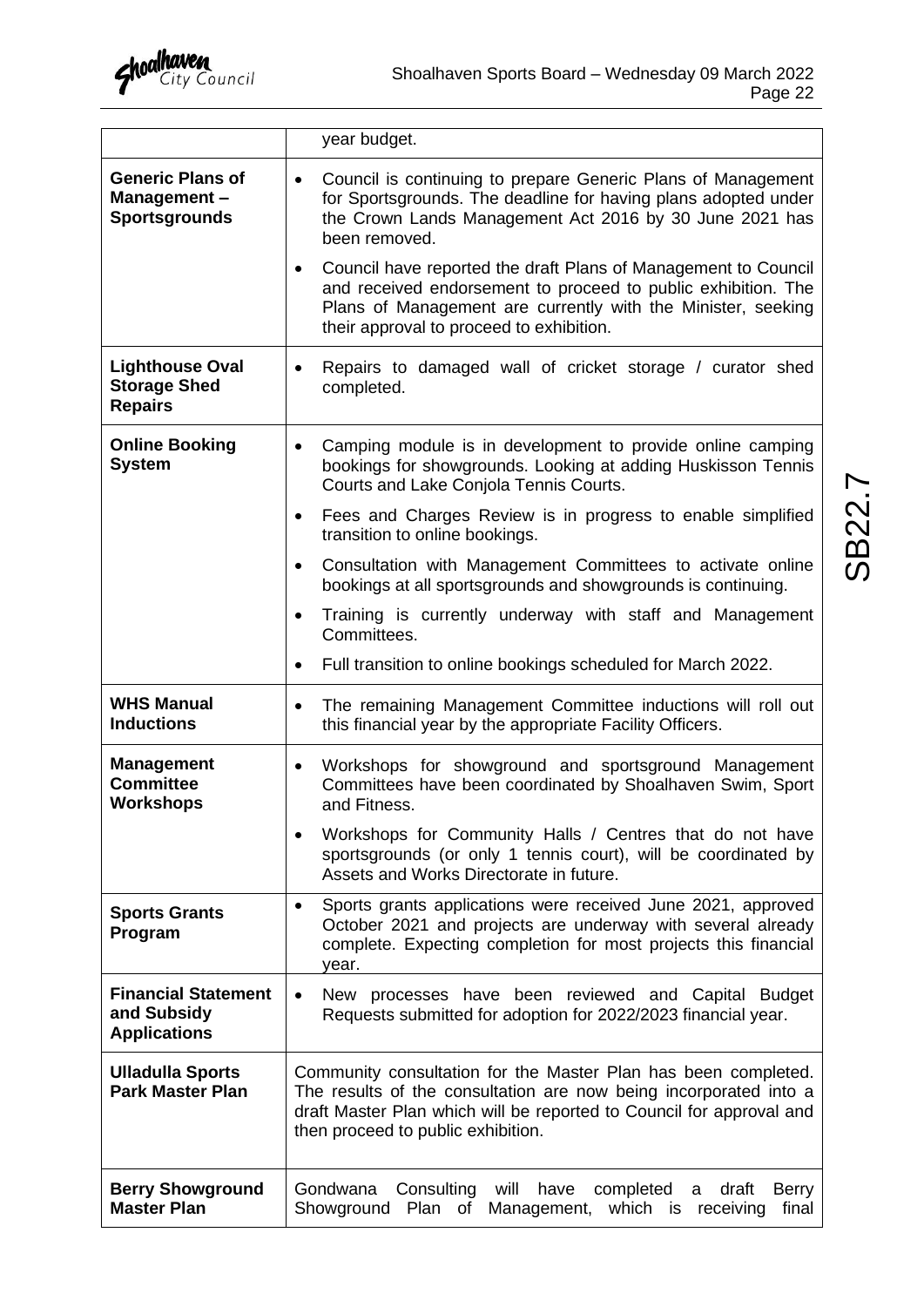| amendments from Council staff. The draft Master Plan will be |  |  |  |  |  |
|--------------------------------------------------------------|--|--|--|--|--|
| completed by March 2022 and placed on exhibition.            |  |  |  |  |  |
|                                                              |  |  |  |  |  |

#### **Department of Education Memorandum of Understanding**

Council has entered into a MoU with the Department of Education to look at ways we can share spaces and work together to develop opportunities for sport and community use. This is an ongoing scheduled meeting with the Department.

#### **Grants**

Staff have been pro-active in preparing and submitting grant funding applications aligned with Council's strategic priorities.

Community Led Projects requiring landowners' consent have been reviewed and where supported, letters of in principle support have been prepared.

The table below provides a summary of applications, their current status, funding sought, funding received and Council's and / or community contribution, along with the status of the works.

| <b>Funding</b>                | <b>Projects Submitted</b>               | <b>Funding</b> | <b>Status</b> | <b>Comment</b>            |
|-------------------------------|-----------------------------------------|----------------|---------------|---------------------------|
| Program                       |                                         | Sought         |               |                           |
| Showground                    | <b>Berry Showground Fencing</b>         |                | Successful    | Works                     |
| <b>Stimulus</b>               |                                         |                |               | completed                 |
| Round 1                       | Berry Showground Revamp                 | \$7,730        | Successful    | Works                     |
| Showground<br><b>Stimulus</b> | Pavilion wall cladding                  |                |               | completed                 |
| Round 1                       |                                         |                |               |                           |
| Showground                    | Berry Showground Air                    | \$8,850        | Successful    | Works                     |
| <b>Stimulus</b>               | Conditioning - Grandstand Café          |                |               | completed                 |
| Round 1                       |                                         |                |               |                           |
| Showground<br><b>Stimulus</b> | Kangaroo Valley Main Arena<br>Fence     | \$115,000      | Successful    | <b>Works</b><br>completed |
| Round 1                       |                                         |                |               |                           |
| Showground                    | Kangaroo Valley Showground Air          | \$14,091       | Successful    | <b>Works</b>              |
| <b>Stimulus</b>               | <b>Conditioning Hall</b>                |                |               | completed                 |
| Round 1                       |                                         |                |               |                           |
| Showground<br><b>Stimulus</b> | Milton Showground Accessible<br>Pathway | \$101,667      | Successful    | <b>Works</b>              |
| Round 1                       |                                         |                |               | completed                 |
| Showground                    | <b>Milton Showground Amenities</b>      | \$200,000      | Successful    | <b>Works</b>              |
| <b>Stimulus</b>               | <b>Building and Laundry</b>             |                |               | underway                  |
| Round 1                       |                                         |                |               |                           |
| Showground                    | Nowra Showground Main Arena             | \$65,000       | Successful    | <b>Works</b>              |
| <b>Stimulus</b><br>Round 1    | Fence                                   |                |               | completed                 |
| Showground                    | Nowra Showground Carpet -               | \$32,374       | Successful    | <b>Works</b>              |
| <b>Stimulus</b>               | Pavilion                                |                |               | completed                 |
| Round 1                       |                                         |                |               |                           |
| Showground                    | Nowra Showground Floodlighting          | \$24,300       | Successful    | <b>Works</b>              |
| <b>Stimulus</b>               | - Woodchop Arena                        |                |               | completed                 |
| Round 1<br>Showground         | Milton Showground Solar power           | \$28,234       | Successful    | <b>Works</b>              |
| <b>Stimulus</b>               | and battery, plus generator             |                |               | underway                  |
| Round 2                       | connection                              |                |               |                           |
| Showground                    | Nowra Showground - Repairs to           | \$20,757       | Successful    | <b>Works</b>              |
| <b>Stimulus</b>               | building and install ventilation -      |                |               | completed                 |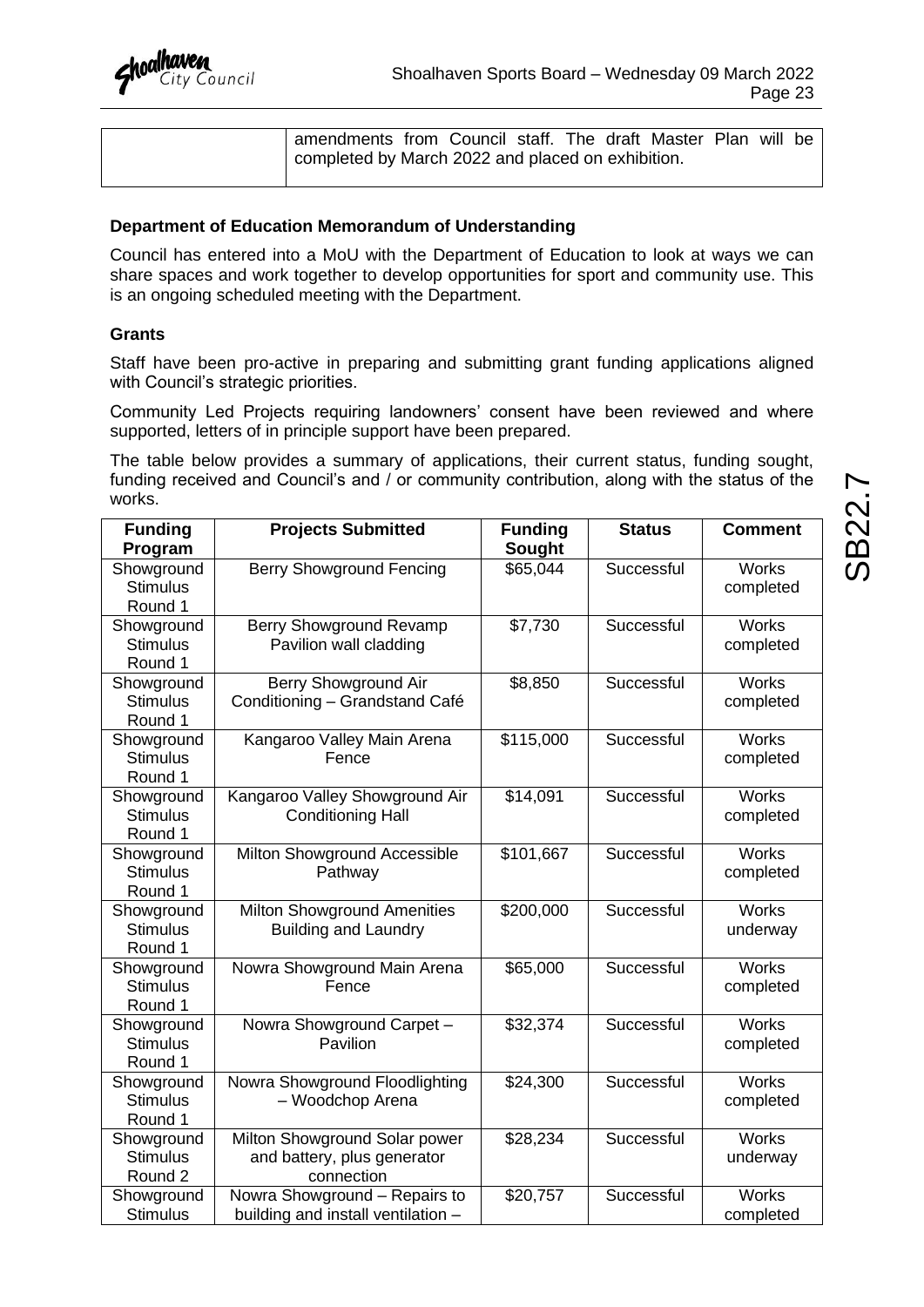

| <b>Funding</b><br>Program                                        | <b>Projects Submitted</b>                                                                     | <b>Funding</b><br>Sought | <b>Status</b> | <b>Comment</b>                                                                                                                                                     |
|------------------------------------------------------------------|-----------------------------------------------------------------------------------------------|--------------------------|---------------|--------------------------------------------------------------------------------------------------------------------------------------------------------------------|
| Round 2                                                          | <b>Poultry Pavilion</b>                                                                       |                          |               |                                                                                                                                                                    |
| Showground<br><b>Stimulus</b><br>Round 2                         | Nowra Showground - final<br>floodlighting pole for main arena<br>(1 pole with 8 lights)       | \$76,361                 | Successful    | <b>Works</b><br>completed                                                                                                                                          |
| Showground<br><b>Stimulus</b><br>Round 2                         | Nowra Showground - Solar power<br>and battery, plus generator<br>connection                   | $\overline{$}28,234$     | Successful    | <b>Works</b><br>underway                                                                                                                                           |
| Showground<br><b>Stimulus</b><br>Round 2                         | Berry Showground - Animal<br>Nursery - replace existing building<br>removing internal pillars | $\overline{$}76,282$     | Successful    | <b>Works</b><br>underway                                                                                                                                           |
| Showground<br><b>Stimulus</b><br>Round 2                         | Berry Showground Replace Roof<br>Pavilion                                                     | \$46,420                 | Successful    | <b>Not</b><br>commenced-<br>additional<br>funding<br>requested for<br>2022/2023<br>Funds<br>diverted to<br>paint the<br>pavilion and<br>replace youth<br>hall roof |
| T20 Cricket<br>Fund                                              | Sporting<br>Complex<br><b>Berry</b><br>(Boongaree) Practice Cricket Nets<br>X <sub>4</sub>    | \$35,000                 | Successful    | This project is<br>part funded<br>by ACIF, and<br>the Berry<br>Shoalhaven<br><b>Heads Cricket</b><br>Club \$10,000                                                 |
| Showground<br><b>Stimulus</b><br>Round 2A                        | Berry Showground External paint -<br>Pavilion                                                 | \$20,780                 | Successful    | Works<br>completed                                                                                                                                                 |
| Showground<br><b>Stimulus</b><br>Round 2A                        | Kangaroo Valley Showground -<br>Under floor insulation KV School<br>of Arts Hall              | \$29,210                 | Successful    | <b>Works</b><br>completed                                                                                                                                          |
| Showground<br><b>Stimulus</b><br>Round 2A                        | Nowra Showground - Replace<br>Committee room kitchen cabinets<br>oven and cooktop             | \$25,667                 | Successful    | <b>Works</b><br>completed                                                                                                                                          |
| Showground<br><b>Stimulus</b><br>Round 2A                        | Nowra Showground - Woodchop<br>Arena safety fencing                                           | \$10,909                 | Successful    | <b>Works</b><br>completed                                                                                                                                          |
| Showground<br><b>Stimulus</b><br>Round 2A                        | Nowra Showground - Repairs-<br>cattle ring fencing                                            | \$38,150                 | Successful    | <b>Works</b><br>completed                                                                                                                                          |
| Showground<br><b>Stimulus</b><br>Round 2A                        | Milton Showground - Repair cattle<br>yard fencing                                             | \$32,043                 | Successful    | <b>WIP</b>                                                                                                                                                         |
| Showground<br><b>Stimulus</b><br>Round 2A                        | Milton Showground - Replace<br>louvre windows - Southern<br><b>Basketball Stadium</b>         | \$33,125                 | Successful    | <b>Works</b><br>pending                                                                                                                                            |
| <b>ACIF</b><br>(Australian<br>Cricket<br>Infrastructure<br>Fund) | <b>Berry Sporting Complex</b><br>(Boongaree) Practice Cricket Nets<br>X <sub>4</sub>          | \$30,000                 | Successful    | This project is<br>also funded<br>by T20, and<br>the Berry<br>Shoalhaven<br><b>Heads Cricket</b>                                                                   |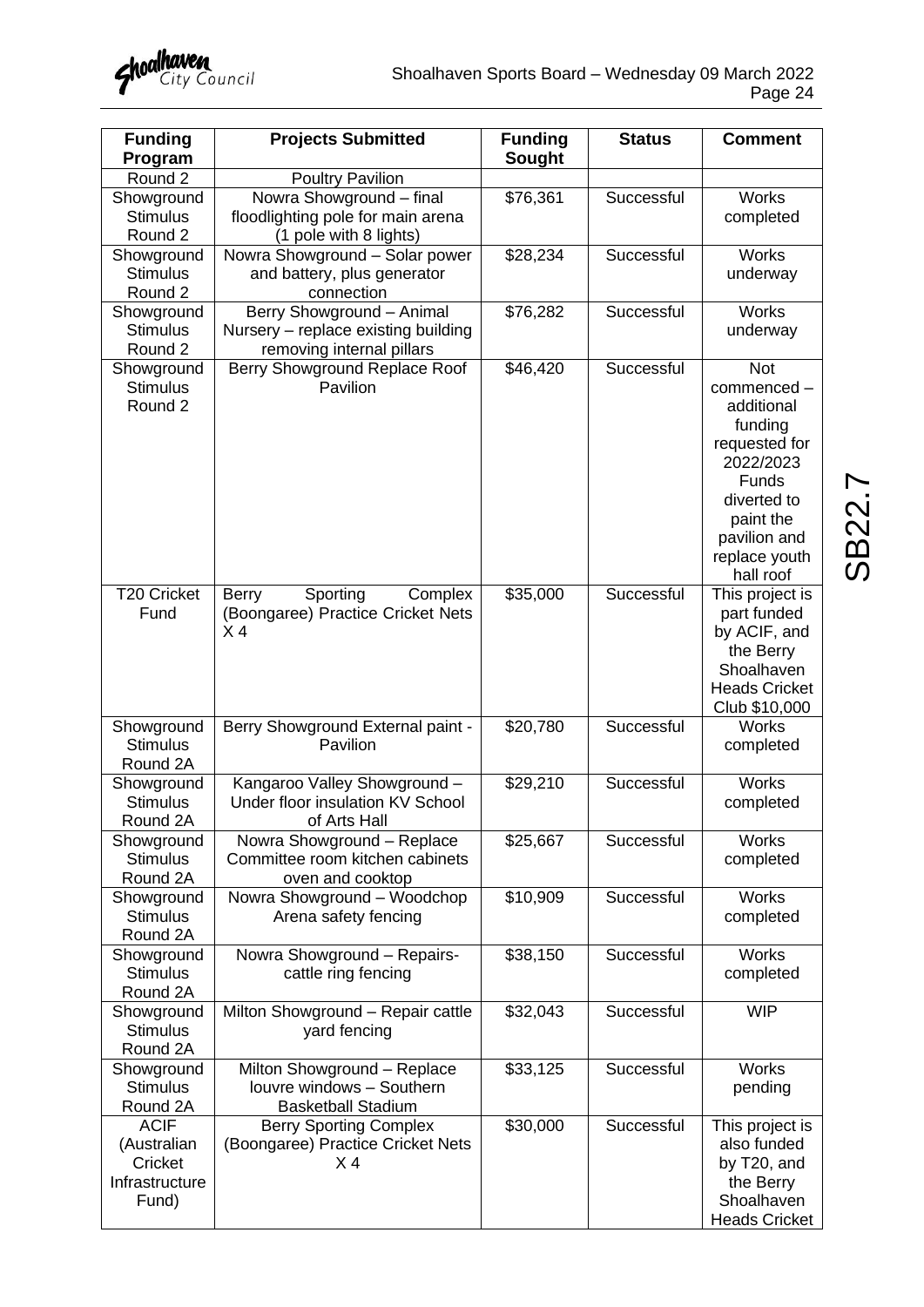| <b>Funding</b><br>Program                                            | <b>Projects Submitted</b>                                                                      | <b>Funding</b><br><b>Sought</b> | <b>Status</b> | <b>Comment</b>                                                               |
|----------------------------------------------------------------------|------------------------------------------------------------------------------------------------|---------------------------------|---------------|------------------------------------------------------------------------------|
|                                                                      |                                                                                                |                                 |               | Club \$10,000                                                                |
| Crown Land<br>Improvement<br>Fund                                    | Culburra Beach Tennis Courts -<br>resurface Courts, install picnic<br>table and shelter        | \$8,000                         | Successful    | All complete<br>besides picnic<br>table                                      |
| Crown Land<br>Improvement<br>Fund                                    | Nowra Showground PA System                                                                     | \$89,689                        | Successful    | <b>Works</b><br>completed                                                    |
| Crown Land<br>Improvement<br>Fund                                    | Milton Pony Club - tree works                                                                  | \$15,000                        | Successful    | Works<br>completed                                                           |
| Regional<br><b>Sport Facility</b><br>Fund                            | Bernie Regan Sporting Complex -<br>Floodlights                                                 | \$306,000                       | Successful    | <b>Works</b><br>underway                                                     |
| Regional<br><b>Sport Facility</b><br>Fund                            | Sharman Park Irrigation and<br><b>Floodlight Upgrade</b>                                       | \$207,000                       | Unsuccessful  | <b>Works</b><br>underway                                                     |
| Regional<br><b>Sport Facility</b><br>Fund                            | Ison Park - Baseball floodlighting                                                             | \$305,000                       | Successful    | <b>Works</b><br>underway                                                     |
| <b>Club Grants</b><br>3                                              | Shoalhaven Tennis Association -<br>Court resurfacing                                           | \$300,000                       | Unsuccessful  | SSF has<br>submitted<br>high priority<br>capital<br>request for<br>2022/2023 |
| <b>Club Grants</b><br>3                                              | Nowra Croquet Club -<br>development of croquet courts                                          | \$300,000                       | Provided      | Provided<br>letter of<br>support                                             |
| Stronger<br>Country<br>Community<br>Fund                             | Park Road Netball -<br>redevelopment of courts                                                 |                                 | <b>TBD</b>    | Provided a<br>letter of<br>support                                           |
| <b>Club Grants</b><br>3                                              | Vincentia Sailing Club -<br>development of new clubhouse at<br><b>Plantation Point Reserve</b> | \$700,000                       | <b>TBD</b>    | Provided<br>letter of<br>support                                             |
| <b>Club Grants</b><br>3                                              | MUDTA - lighting                                                                               | \$100,000                       | Unsuccessful  | Funding<br>obtained from<br>alternate<br>grant program                       |
| <b>Local Roads</b><br>&<br>Community<br>Infrastructure<br>Round 1    | <b>Ulladulla Tennis Complex</b><br>Floodlight upgrade                                          | \$180,000                       | Successful    | <b>Works</b><br>underway                                                     |
| <b>Local Roads</b><br>and<br>Community<br>Infrastructure<br>Rounds 2 | Lake Conjola Community Hall<br>Grounds (fence and wall),<br>Painting                           | \$30,000.00                     | Successful    | <b>Works</b><br>completed                                                    |
| <b>Local Roads</b><br>and<br>Community<br>Infrastructure<br>Rounds 2 | Milton Village Pool Shelters                                                                   | \$20,000.00                     | Successful    | <b>Works</b><br>completed                                                    |
| Local Roads                                                          | Nowra Aquatic Park Cabana                                                                      | \$60,000.00                     | Successful    | <b>Works</b>                                                                 |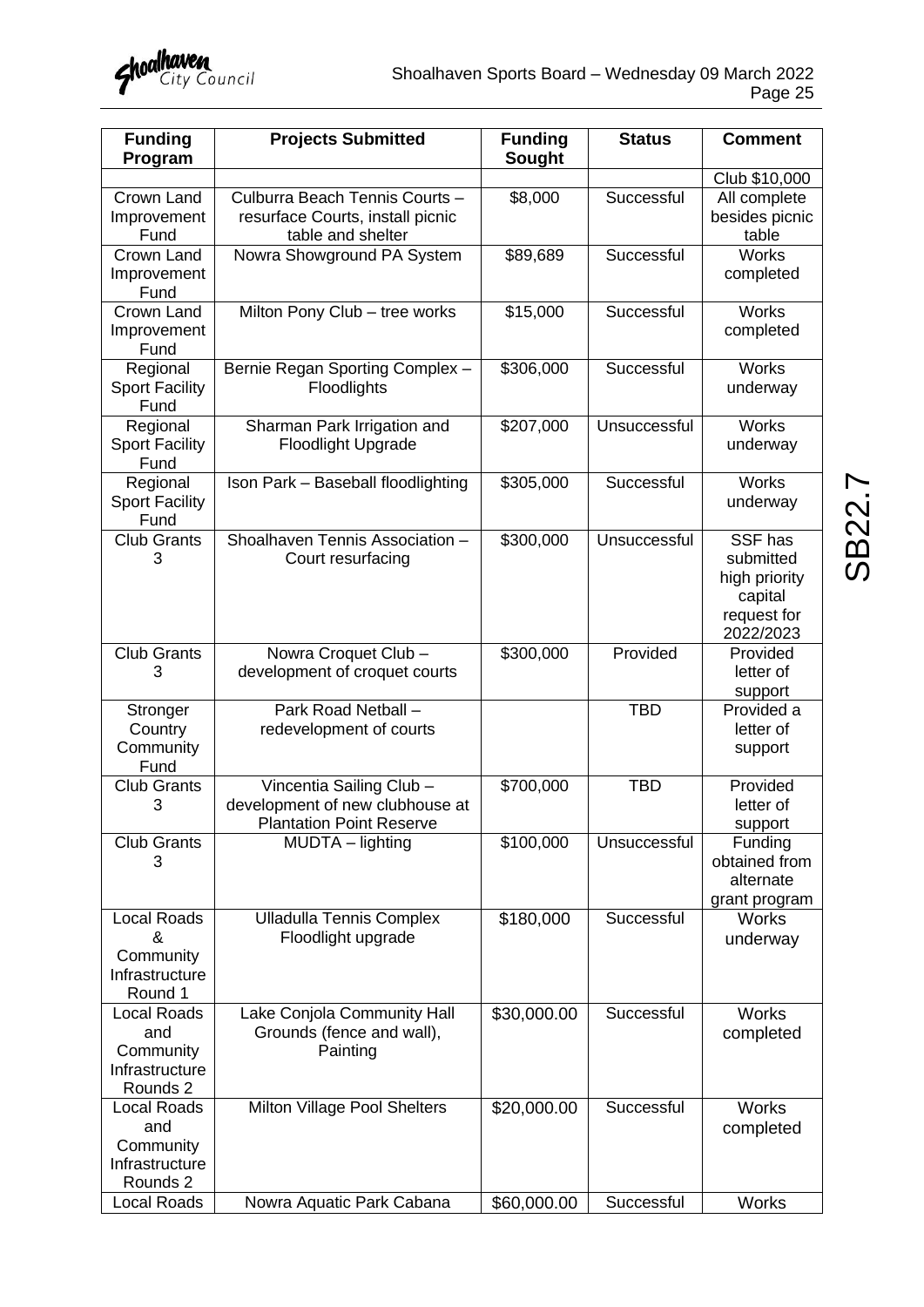

| <b>Funding</b><br>Program                                            | <b>Projects Submitted</b>                                                        | <b>Funding</b><br>Sought | <b>Status</b> | <b>Comment</b>                                                  |
|----------------------------------------------------------------------|----------------------------------------------------------------------------------|--------------------------|---------------|-----------------------------------------------------------------|
| and<br>Community<br>Infrastructure<br>Rounds 2                       | Shelters and Solar (PV) System                                                   |                          |               | underway<br>and Solar's<br>complete                             |
| <b>Local Roads</b><br>and<br>Community<br>Infrastructure<br>Rounds 2 | <b>Ulladulla Leisure Centre Covered</b><br>deck                                  | 100,000.00               | Successful    | <b>Works</b><br>programmed<br>for<br>completion<br>by June 2022 |
| <b>Local Roads</b><br>and<br>Community<br>Infrastructure<br>Rounds 2 | Ulladulla Sea Pool Fencing and<br>Pathways                                       | \$95,000.00              | Successful    | <b>Works</b><br>completed                                       |
| <b>Local Roads</b><br>and<br>Infrastructure<br>Community<br>Rounds 2 | Bomaderry sporting complex<br>Subsoil drainage                                   | \$196,048.00             | Successful    | <b>Works</b><br>completed,<br>handover<br>pending               |
| <b>Local Roads</b><br>and<br>Community<br>Infrastructure<br>Rounds 2 | <b>Bomaderry sporting Complex</b><br>Floodlight upgrade                          | \$300,000.00             | Successful    | <b>Works</b><br>completed,                                      |
| <b>Local Roads</b><br>and<br>Community<br>Infrastructure<br>Rounds 2 | <b>Lyrebird Park</b><br>Irrigation & subsoil drainage                            | \$410,000.00             | Successful    | Irrigation<br>completed;<br>drainage<br>deferred                |
| <b>Local Roads</b><br>and<br>Community<br>Infrastructure<br>Rounds 2 | Nowra Showground<br>Pavilion painting                                            | \$150,000.00             | Successful    | Currently out<br>to tender                                      |
| <b>Local Roads</b><br>and<br>Community<br>Infrastructure<br>Rounds 2 | Nowra Showground<br>Pavilion Landscaping                                         | \$170,000.00             | Successful    | Currently out<br>to tender                                      |
| <b>Local Roads</b><br>and<br>Community<br>Infrastructure<br>Rounds 2 | Francis Ryan Oval<br><b>Upgrade Floodlighting &amp; Sports</b><br>field Drainage | \$450,000.00             | Successful    | Floodlight<br>completed;<br>drainage<br>deferred                |
| <b>Local Roads</b><br>and<br>Community<br>Infrastructure<br>Rounds 2 | Crookhaven Sports Park<br>Subsoil drainage                                       | \$110,000.00             | Successful    | Deferred                                                        |
| <b>Local Roads</b><br>and                                            | Huskisson Sportsground<br>Floodlight upgrade                                     | \$245,000.00             | Successful    | <b>Works</b><br>completed                                       |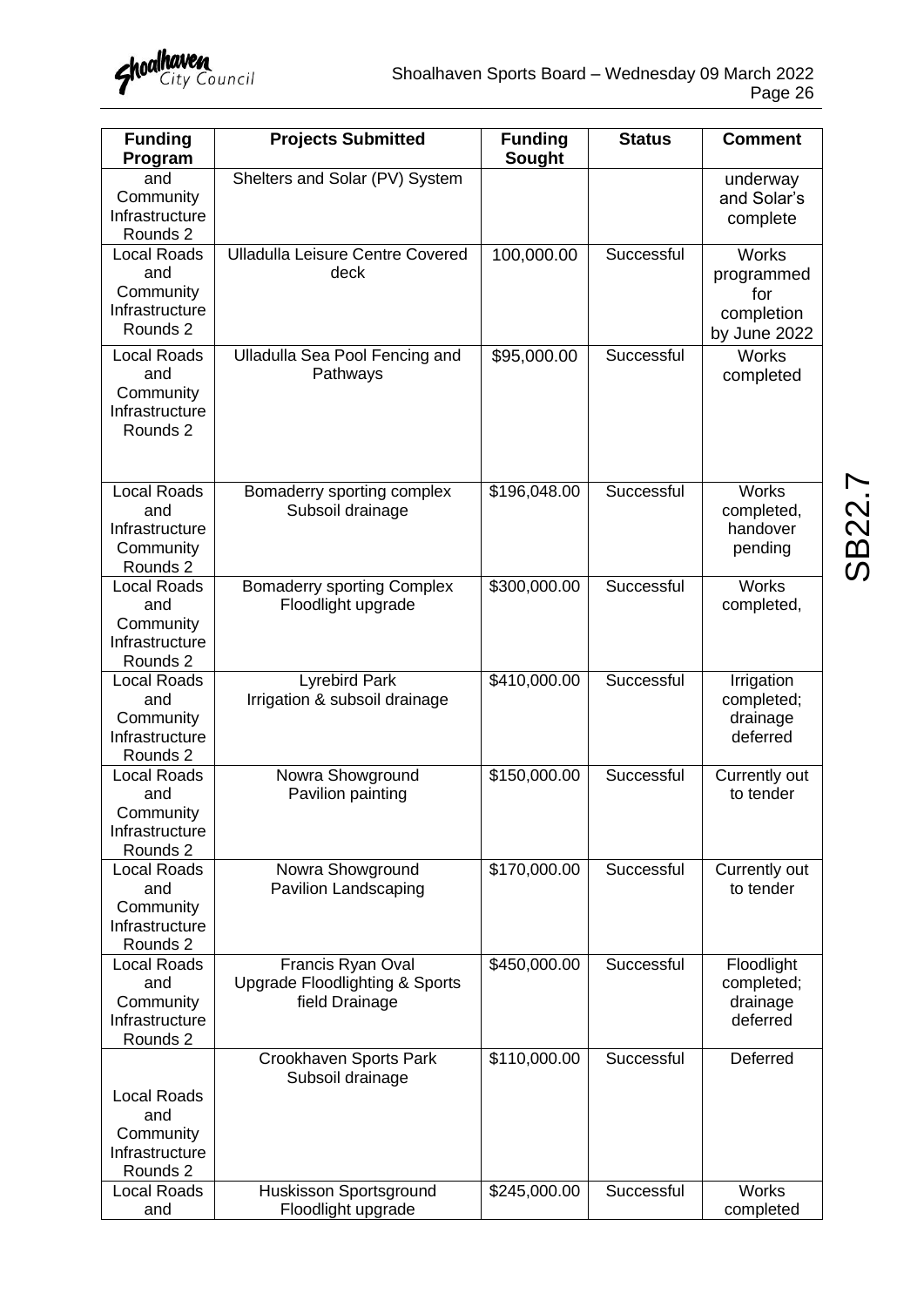| <b>Funding</b><br>Program                                            | <b>Projects Submitted</b>                                                                                        | <b>Funding</b><br><b>Sought</b> | <b>Status</b> | <b>Comment</b>                   |
|----------------------------------------------------------------------|------------------------------------------------------------------------------------------------------------------|---------------------------------|---------------|----------------------------------|
| Community<br>Infrastructure<br>Rounds 2                              |                                                                                                                  |                                 |               |                                  |
| <b>Local Roads</b><br>and<br>Community<br>Infrastructure<br>Rounds 2 | <b>Ulladulla Tennis Complex</b><br>Floodlight upgrade                                                            | \$220,000.00                    | Successful    | <b>Works</b><br>underway         |
| <b>Local Roads</b><br>and<br>Community<br>Infrastructure<br>Rounds 2 | <b>Ulladulla sporting Complex</b><br>Subsoil drainage                                                            | \$110,000.00                    | Successful    | <b>Works</b><br>completed        |
| <b>Local Roads</b><br>and<br>Community<br>Infrastructure<br>Rounds 2 | Milton Showground<br>Upgrading of roadways                                                                       | \$400,000.00                    | Successful    | Going to<br>tender March<br>2022 |
| <b>Local Roads</b><br>and<br>Community<br>Infrastructure<br>Rounds 2 | <b>Lighthouse Oval</b><br>Floodlight upgrade                                                                     | \$280,000.00                    | Successful    | <b>Works</b><br>completed        |
| <b>NSW</b><br>Government<br>Multisport<br>facility Fund              | Bongaree - Stages 5 & 7<br>Junior Sports field and Senior<br>Sports fields (with associated<br>carparking) Berry | \$1,821,398                     | <b>TBD</b>    | Submitted<br>February<br>2022    |
| <b>NSW</b><br>Government<br>Multisport<br>facility Fund              | Ulladulla Sport spark - All wheels<br>skatepark                                                                  | \$1,500,000                     | <b>TBD</b>    | Submitted<br>February<br>2022    |
| <b>NSW</b><br>Government<br>Open<br>Spaces<br>Program                | Marriott Park Playground                                                                                         | \$500,000                       | <b>TBD</b>    | Submitted<br>March 2022          |

#### **Financial Implications**

These projects are progressing with funding provided as part of the 2021/22 and also 2022/23 Delivery Program & Operational Plan. Additional funding requirements will be sourced through grant funding opportunities where available or reported to Council as part of the project update / approval process, or via quarterly budget reviews.

The capital investment and improvement in facilities raise the standard of Council facilities. Maintaining facilities at these levels requires commensurate funding within operational budgets to ensure the facilities remain fit for purpose. Additional operational funding bids have been submitted as part of the draft budget planning process for consideration.

#### *Sports Grants Program*

Grant recipients from previous round have been advised and distribution of funding is being processed.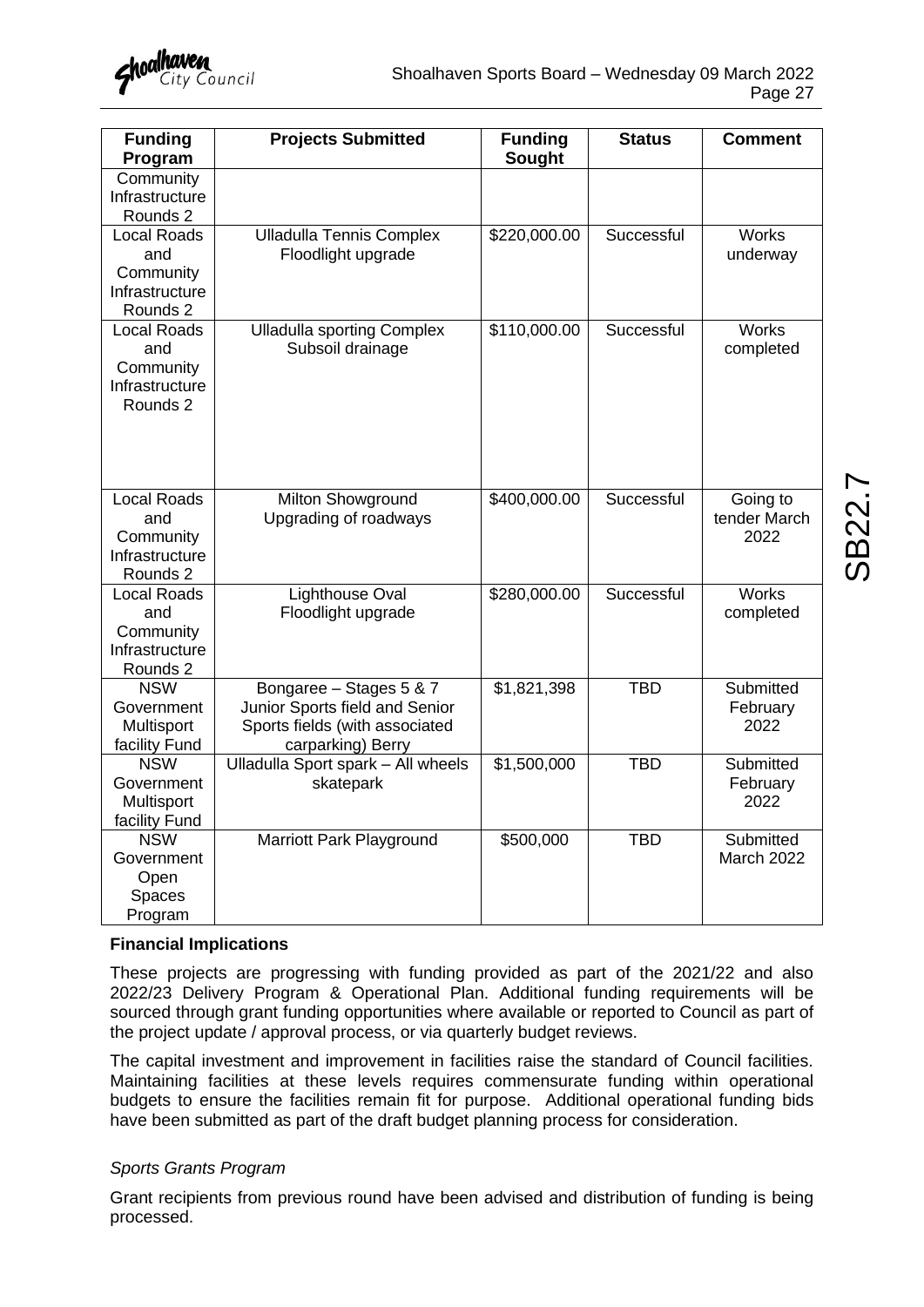The applications program for 2021/22 are included in the business paper for this meeting.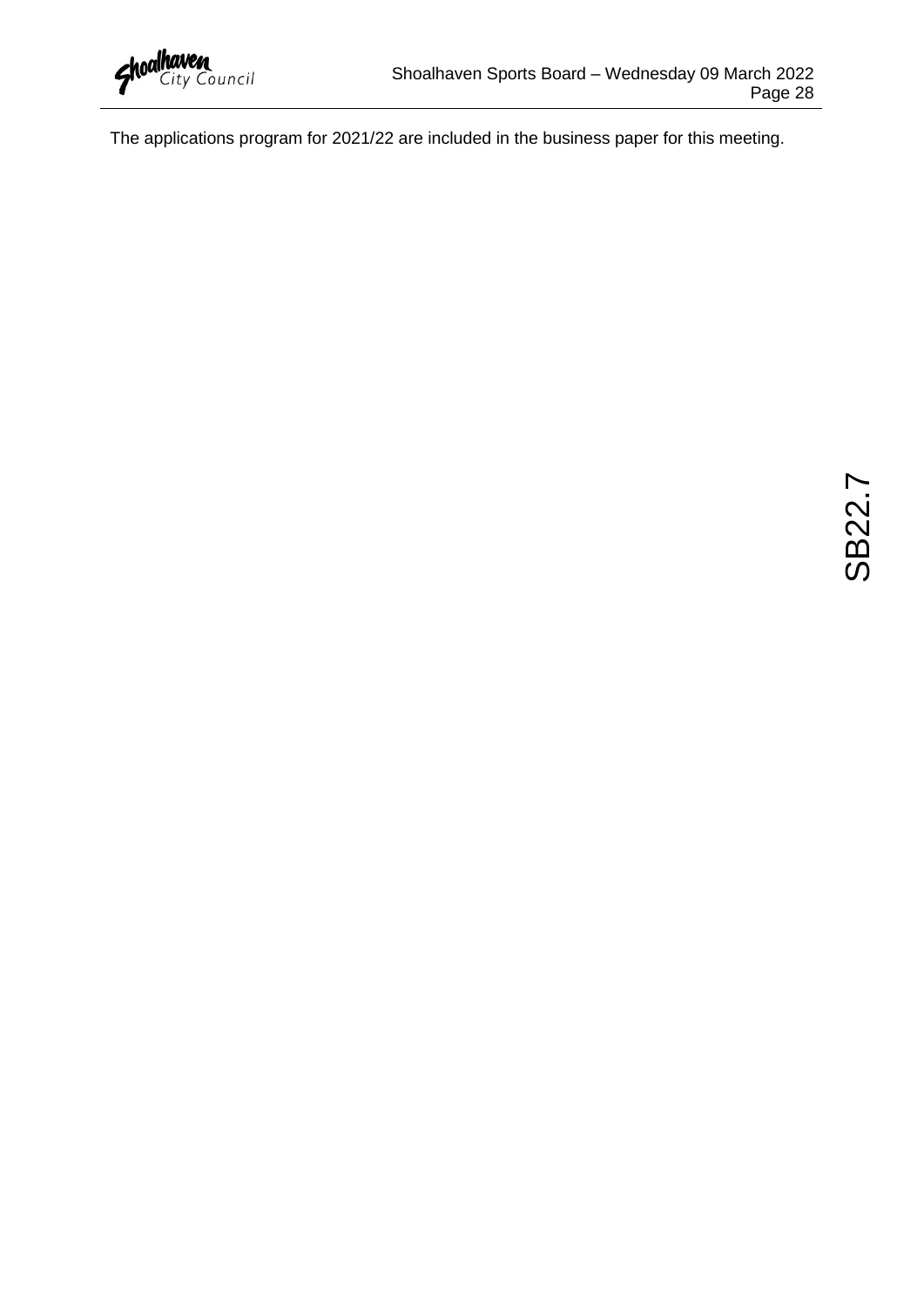### <span id="page-30-0"></span>**SB22.8 Council Directed Projects - Policy Preparation**

**HPERM Ref:** D22/87148

**Department:** Community Planning & Projects **Approver:** Jane Lewis, Director - City Lifestyles

**Attachments:** 1. Community Infrastrucutre Guidelines (under separate cover) **[⇨](../../../RedirectToInvalidFileName.aspx?FileName=SB_20220309_ATT_17519_EXCLUDED.PDF#PAGE=8)** 

2. Process for Community to undertake projects on behalf of Council (under separate cover)  $\Rightarrow$ 

#### **Reason for Report**

This report is to provide information regarding Councils existing processes in relation to community based organisations undertaking work on behalf of Council and to seek nominations for a working party to develop a policy to address the Notice of Motion MIN19.876.

#### **Recommendation (Item to be determined under delegated authority)**

That the Sports Board:

- 1. Note the current Community Infrastructure Guidelines which provide information to groups seeking assistance with community driven infrastructure projects;
- 2. Support the establishment of a working group and nominate three (3) Sports Board members to work with representatives from the Community Planning and Projects Staff to consider an appropriate governance framework:
	- *i. Insert Sports Board Member Name at meeting*
	- *ii. Insert Sports Board Member Name at meeting*
	- *iii. Insert Sports Board Member Name at meeting*
- 3. The working party consider the current Community Infrastructure Guidelines and the requirement to develop a specific Policy for community groups to undertake work on behalf of Council on Council owned or managed land
- 4. 4. A future report be received by the Sports Board with the recommended way forward with a draft document and governance framework to provide clear direction for our community.

#### **Options**

Option 1

That the Sports Board nominate three (3) board members to consider the current guidelines and need to develop a specific Policy for community groups to undertake work on behalf of Council on Council owned or managed land

Implications: Council do not have a specific Policy for Community Led Projects on behalf of Council. Council does have Community Infrastructure Guidelines to provide information for community, recreation and sporting groups seeking Council assistance with community driven infrastructure projects.

The working party with representative from Shoalhaven sports Board will be able to assist Council in considering the most appropriate approach to provide clear direction for our community.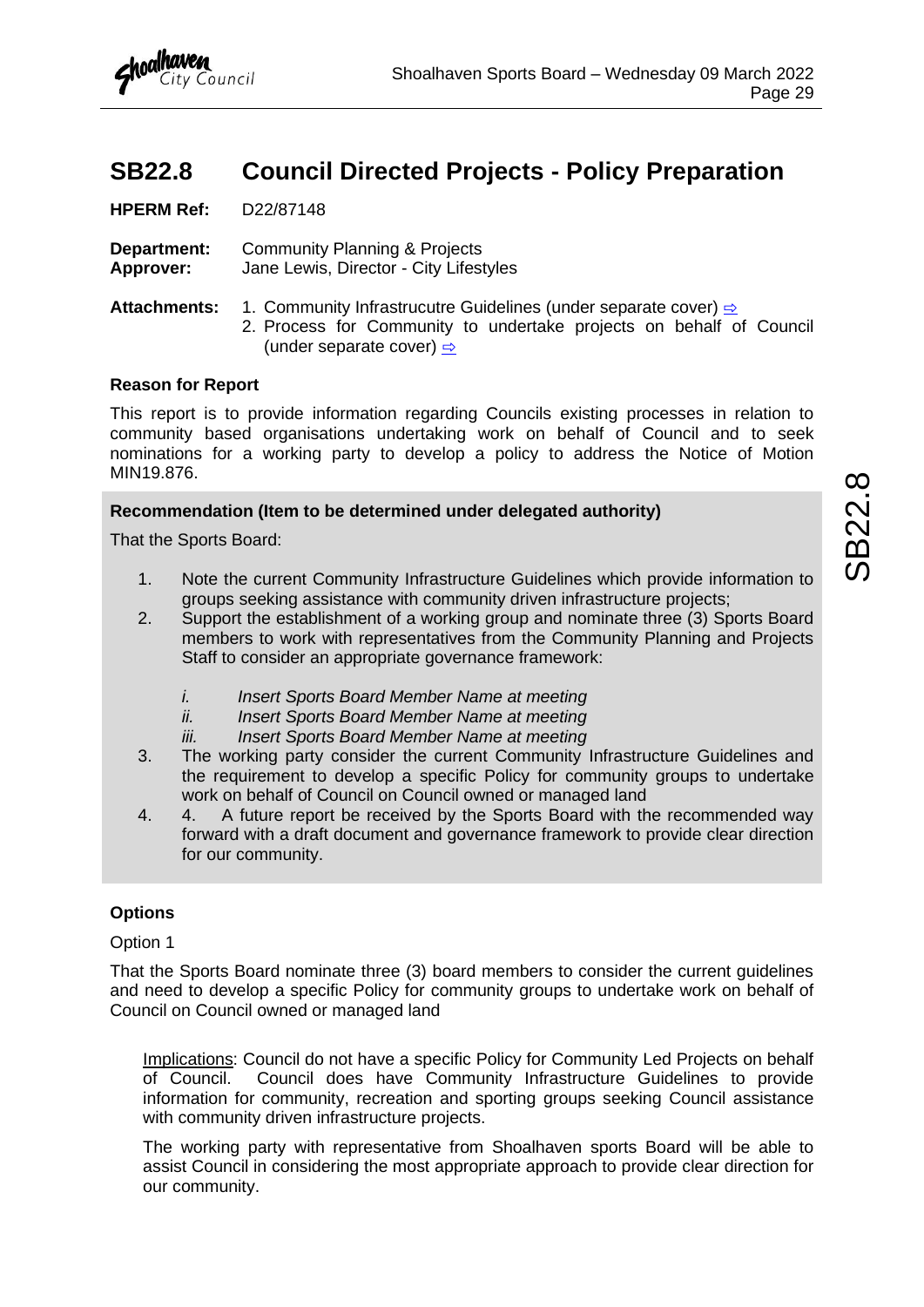

#### Option 2

That the Sports Board accept the current guidelines as sufficient.

Implications: Council continue to update guidelines and process as part of business as usual activities

#### Option 3

That the Sports Board provide an alternative recommendation.

Implications: Unknown until such time as Sports Board provide an alternate approach.

#### **Background**

Council resolved at its Ordinary meeting of November 2019

MIN19.876

That:

*1. Council's communication and engagement staff prepare a draft policy aimed at improving the way that community based organisations are directed to undertake work at the direction of Council.* 

*The draft policy would essentially recognise that community groups may or may not have sufficient expertise within their ranks to meet the requirements set by Council's professional staff, and perhaps that a more prescriptive approach could be of great benefit.*

*2. The Draft Policy be reported to the Shoalhaven Sports Board.*

Council has a community driven or led project process that outlines the requirements for community groups to undertake work on behalf of Council. The guidelines are provided as **Attachment 1** and the process is provided as **Attachment 2.** 

Since the implementation of the document there is anecdotal evidence that some of the scenarios or requests that are presented to Council do not have clear guidance or a governance plan to support the Community Led Projects – for example how much involvement Council representatives should have (e.g. funding provision for Project Management or Project Oversight and who undertakes this role), and inputs required at stages across design (e.g. appropriate investigations completed such as Review of Environmental Factors - REF), construction (contingency considerations) and handover / transition to operational status (has the future cost to maintain and operate the asset been considered and is it funded – if so by whom).

Whilst there is a strong and successful history of community groups undertaking works on Council lands following the attached guidelines and processes, including the development of:

- Amenities buildings at Ison Park and Crookhaven Oval
- Skate Park at Culburra Beach
- Pump Tracks at Kangaroo Valley and Shoalhaven Heads

Consideration needs to be given to the benefit of developing a policy framework around this to provide clarity to all parties (as per the intent of the minute) or whether a review and update of the current guidelines will achieve this outcome.

#### **Proposed Approach**